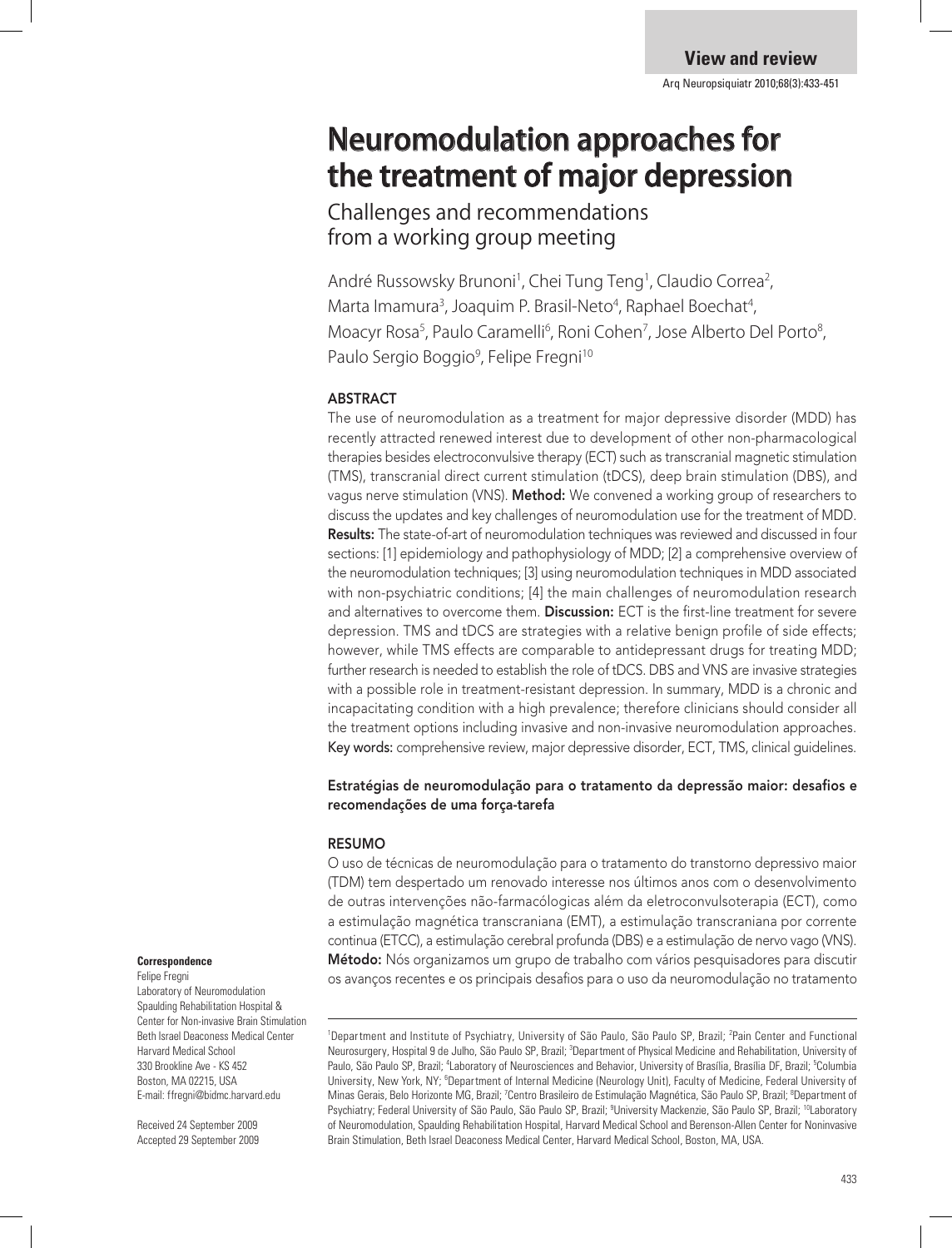do TDM. Resultados: O estado-da-arte da neuromodulação foi revisado e discutido em quatro seções: [1] epidemiologia e fisiopatologia do TDM; [2] uma revisão das técnicas de neuromodulação; [3] o uso das técnicas de neuromodulação na depressão que ocorre associada ou em virtude de condições não-psiquiátricas; [4] os principais desafios da pesquisa na neuromodulação e alternativas para superá-los. Discussão: ECT é o tratamento de primeira linha para depressão grave. EMT e ETCC são estratégias com um perfil benigno de efeitos adversos; contudo, enquanto os efeitos da EMT são comparáveis ao das drogas antidepressivas para o tratamento da TDM, a eficácia da ETCC ainda precisa ser estabelecida por mais pesquisas clínicas. DBS e VNS são intervenções invasivas com um papel possível para a depressão refratária. Em resumo, TDM é uma condição crônica, incapacitante e de alta prevalência; portanto na prática clínica todas as opções de tratamento possíveis, incluindo as farmacológicas e não-farmacológicas, devem ser consideradas. Palavras-chave: artigo de revisão, transtorno depressivo maior, eletroconvulsoterapia, estimulação magnética transcraniana, recomendações para a prática clínica.

## **INTRODUCTION**

Although the field of neuromodulation with electromagnetic stimulation is not new - dating back to the beginning of the last century with electroconvulsive therapy (ECT), followed by the invasive techniques such as deep brain stimulation in the 1960s - it recently attracted further interest due to development of novel methods of noninvasive brain stimulation such as repetitive transcranial magnetic stimulation (rTMS) and transcranial direct current stimulation (tDCS). Techniques of neuromodulation have been tested for a variety of neuropsy atric conditions such as major depression, schizophrenia, stroke, chronic pain and Parkinson's disease. To date, the condition that was most studied on this field is major depressive disorder (MDD).

The development of alternative non-pharmacological methods of treatment for MDD is essential as this disorder has a high lifetime prevalence (between  $8-16\%$ )<sup>1,2</sup> and is challenging to treat as many patients fail to achieve complete remission of symptoms or have moderate to severe adverse effects with antidepressants. Therefore, updated guidelines for diagnosing and treating depression are needed.

Specific guidelines from different countries, such as Canada $^3$ , the UK $^4$ ; the US $^5$  and Brazil $^6$ , have been published. In fact, novel treatments need to be regularly updated and incorporated to the therapeutic arsenal of the physician, such as neuromodulation therapies. We therefore convened a working group of established clinical researchers in major depression and experts in techniques of neuromodulation on August  $18<sup>th</sup>$ , 2009 to discuss the updates and main challenges of neuromodulation use for the treatment of major depression. In this article we [I] summarize the state-of-art of neuromodulation therapies, focusing on pathophysiology, efficacy, safety and tolerability; [II] discuss opportunities of using such therapies in relatively unexplored contexts of major depression and;

| iro- |                                    | 22% |
|------|------------------------------------|-----|
| chi- | Prevalence of geriatric depression |     |

Prevalence of postnatal depression 20.7% Prevalence of depression in somatic diseases

Table 1. Epidemiology and prevalence of major depressive disorder

Life-time prevalence of MDD 6-12% Annual prevalence of MDD 3-11% Relapse rate of the first depressive episode 80% Response rate after two antidepressant trials 73% Remission rate after two antidepressant trials 47% Incidence of treatment-resistant depression 33% Prevalence of pediatric and juvenile depression 8.7%

(MDD) in different settings and populations.

| I Tevalence of depression in somatic diseases     |     |
|---------------------------------------------------|-----|
| Prevalence of depression in hospitalized patients | 26% |
| Prevalence of depression in Alzheimer's disease   | 11% |
| Prevalence of depression in HIV/AIDS              | 12% |
| Prevalence of depression in heart disease         | 17% |
| Prevalence of post-stroke depression              | 33% |
| Prevalence of post-MI depression                  | 25% |
| Prevalence of depression in diabetes              | 27% |
| Prevalence of depression in cancer                | 42% |
| Prevalence of depression in Parkinson's disease   | 51% |

[III] critically discuss the main challenges and future directions of brain stimulation.

### **METHOD**

A task force meeting was set with active researchers in the fields of major depression and/or neurostimulation therapies at the Universidade Presbitariana Mackenzie, in São Paulo, Brazil, in August 18<sup>th</sup>, 2009. Participants from the working group were asked to previously submit material to the working group coordinator (FF). During the consensus meeting each participant presented his/her designated topics with input and discussion by all work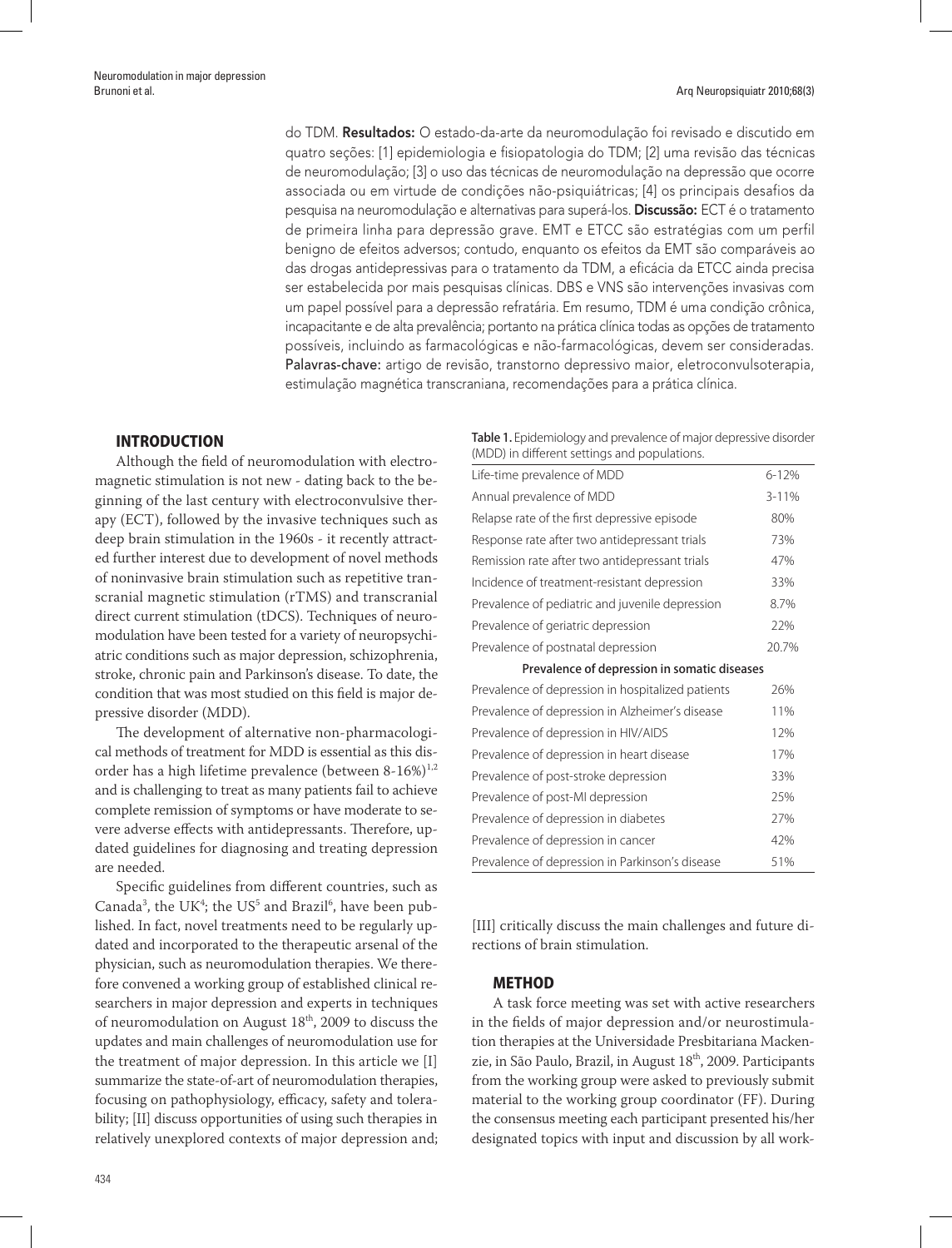ing group participants. The meeting lasted 3 hours and was video-recorded. After the initial meeting, the first author (ARB) added the suggestions to the initial drafts and prepared a preliminary manuscript that was initially edited by the last author (FF) and then reviewed, edited and rectified by each co-author.

The present paper is divided in four sections: the first one overviews the epidemiology and pathophysiology of major depression; the second discusses the mechanisms of action and the clinical evidence of using each neuromodulation technique; the third section considers using neuromodulation therapies in other clinical and neurological contexts in which MDD as a comorbidity is common; finally, in the fourth section we discuss current challenges of neuromodulation research and alternatives to overcome them. One key consideration here is that the rTMS section is the longest due to the large number of studies in this area as compared to other techniques except ECT - that was less explored due to the fact that there are excellent reviews in this area and is an already established treatment for MDD with specific guidelines.

# Major depressive disorder **Epidemiology**

MDD is a common condition that is widely frequent in population: community-baseed surveys conducted in several countries using ICD-10 criteria showed a lifetime prevalence ranging from 6-12%, with an annual prevalence of 3-11%<sup>1,2,6,7</sup>. Current data show that MDD is an incapacitating condition: it is predicted that MDD will be the second cause of incapacitating disease in 2020 $^8$ . In addition, depression is a chronic, recurrent disorder, as nearly 80% of patients relapse after the treatment of an episode<sup>4</sup>. Finally, about one third of patients have treatment-resistant depression (TRD), which is defined as the failure to achieve adequate response of symptoms after two or more antidepressant treatment trials<sup>9,10</sup>. In fact, the high prevalence of TRD, associated with failure to antidepressant response, is an important concern when managing major depression.

In this context, the National Institute of Mental Health (NIMH) sponsored the Sequenced Treatment Alternatives to Relieve Depression trial. STAR\*D confirmed that the cumulative response and remission rates after two failed antidepressant treatments are 73% and 47%, respectively<sup>11,12</sup>. After four failed treatments, response and remission rates decay to 19% and 13%<sup>11</sup>. STAR\*D confirmed the need for developing novel therapeutic strategies when patients fail to respond to antidepressants.

In Brazil, Andrade and colleagues<sup>2</sup> observed a lifetime prevalence and an annual incidence of depression of 16.8% and 7.1%, respectively, in a catchment area of two boroughs in São Paulo; while Almeida-Filho et al.<sup>13</sup> observed an annual incidence of 12% in an urban sample of Bahia. In 2003, a larger survey conducted by the World Health Survey showed a 15% of 30-day prevalence of de $presion<sup>14</sup>$  in Brazil. The prevalence of major depression in Brazil is likely to be similar to other countries<sup> $2,15$ </sup>. Other studies showed, in Brazil, the prevalence of acute depressive disorder in pediatric patients, geriatric patients and in the postnatal period to be 8.7%, 22% and 20.7%, respectively<sup>16-18</sup>.

Finally, there is a high association between MDD and other psychiatric disorders, especially anxiety disorders, impulse control disorders and substance use/abuse dis $orders<sup>1</sup>$ , as well as with chronic medical illnesses - for instance, the prevalence of MDD in emergency departments in Latin America ranges from 23 to 35%<sup>19</sup>; while it has been detected on average in 26% in hospitalized patients<sup>20</sup>. These numbers confirm the need to develop novel therapeutic strategies for MDD in order to offer alternatives to patients who fail to antidepressants or those who have contraindication to these drugs.

### **Pathophysiology**

There are several hypotheses to explain the pathophysiology of depression. It is important to review the mechanisms underlying MDD in order to understand the mechanisms of action of neuromodulation techniques.

One important and usually highly cited hypothesis of MDD is the "monoamine hypothesis". The development of antidepressant drugs in the 1960s and the following finding that such drugs had synaptic activity in circuits controlled by the neurotransmitters norepinephrine, dopamine and serotonin led to the "monoamine hypothesis" which suggests that MDD symptoms are related to low concentrations of monoamines in the synaptic cleft<sup>21</sup>. Although such view generally agrees with the pharmacological activity of antidepressant drugs (e.g. MAO inhibitors act by stopping monoamine metabolism in the pre-synaptic neuron; while serotonin selective reuptake inhibitors act by increasing serotonin concentration at the synaptic site), it is not sufficient to explain other observations - for example, the time lag of antidepressants for therapeutic action, and that symptoms of MDD do not directly relate with monoamine synaptic levels<sup>22</sup>. Other mechanisms need then to be entertained.

One interesting and increasingly discussed hypothesis is the neuroplastic hypothesis. Several animal and clinical studies showed that the Brain Derived Neurotrophic Factor (BDNF) serum levels are decreased in patients with major depression and normalized after antidepressant treatment<sup>23</sup>. BDNF expression is associated with neuronal survival and differentiation $^{24}$ ; while lack of BDNF leads to neuronal apoptosis<sup>25</sup>. In addition, BDNF plays a key role in long-term potentiation (LTP) - a feature of neu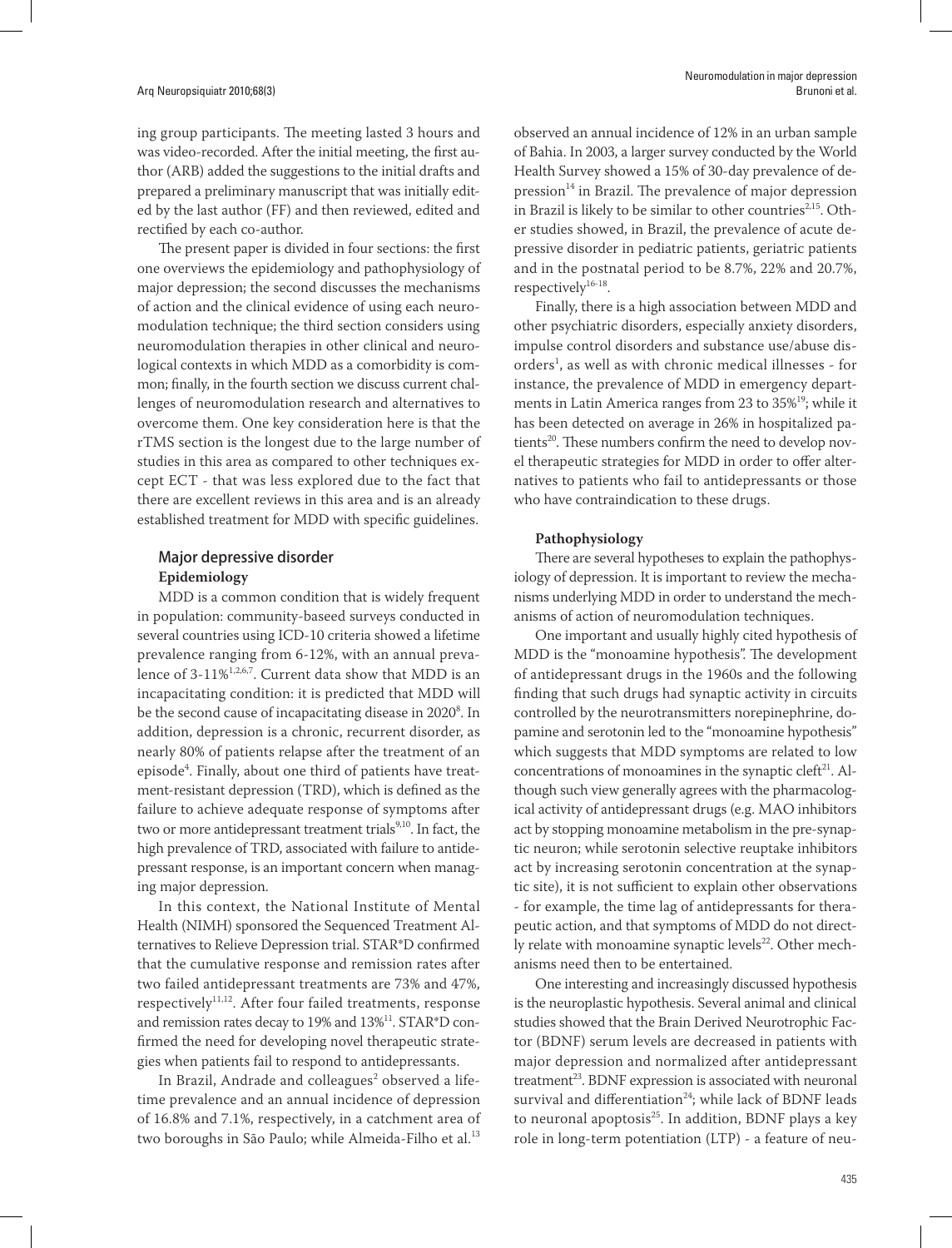rons to facilitate the synaptic transmission in areas whose neurons are constantly demanded (on the other hand, low BDNF expression is related to Long-Term Depression (LTD) - i.e., the slowdown of neuronal activity with decreased cortical activity)<sup>26</sup>. The neurotrophin hypothesis complements the monoamine hypothesis as synaptic activity is enhanced when monoamine levels increase - and also suggests there is a "final common pathway" of different antidepressant treatment modalities that ultimately lead to BDNF levels increasing. If the neuroplastic hypothesis is relevant to MDD, then it can be hypothesized that patients with MDD have decreased plasticity that might be accentuated in some neural circuits; therefore obstructing the creation of new synapses in areas associated with positive emotional processing.

These two previous hypotheses have lead to another one: the neural system hypothesis. The advancement of neuroimaging techniques showed that specific brain areas, such as the amygdala and the hippocampus, have a lower volume in depressed patients when compared to controls<sup>27,28</sup>. In addition, functional studies suggest a high level of activity in the ventro-medial prefrontal cortex (vmPFC) and a low level of activity in the dorso-lateral prefrontal cortex (DLPFC). It seems that patients with major depression have lower excitability in the left motor cortex<sup>29</sup>, in the left hemisphere<sup>30</sup> and a higher brain activity in the right cortex $31$ . These findings suggest a "differential activity" of certain brain areas in patients with MDD, which can explain some symptoms of depression: for instance, psychomotor retardation and executive function impairment (related to the DLPFC), feelings of guilt and hopelessness (related to hippocampus and amygdala dysfunction), anhedonia (related to nucleus accumbens) and negative emotional judgment (related to left-right imbalance)<sup>32-34</sup>.

Another important theory lies in the influence of the hypothalamic-pituitary-adrenal (HPA) axis and its main end-product (cortisol) in cortical activity. Cortisol receptors are widely distributed in the brain, especially in the hippocampus, amygdala and hypothalamus $35$  - areas that are also impaired in MDD. In fact, there is convincing evidence from basic and clinical studies of overactivity of HPA axis among depressed subjects - e.g., high cortisol serum levels in depressed subjects<sup>36</sup>; and exaggerated cortisol increasing after the dexamethasone supression test<sup>37</sup>. Along these lines, recent evidence suggests a moderate role for steroid hormones in the antidepressant efficacy of TMS; i.e., cortisol and other hormones can impair cortical activity in the brain (especially in those areas with high levels of steroid receptors) thus leading to a more severe, "endogenous" depression<sup>38</sup>.

Taken together, the integrated view of these hypotheses supports the notion that MDD is a disorder associated with dysfunction in critical areas related to mood regulation. In fact, two major pathways can be determined here: the cognitive-executive pathway, in which a hypoactive DLPFC fails to regulate areas related to executive functioning; and the affective-somatic pathway, in which a hyperactive vmPFC modulates erratically areas related to negative affect and self-awareness<sup>39</sup>. The rationale in using different neurostimulation therapies is based on their mechanisms of inhibiting or enhancing activity in these pathways, as we discuss below.

# The neurostimulation therapies **Electroconvulsive therapy (ECT)**

ECT is the first and most studied brain stimulation therapy to date. In fact, Cerletti and Bini, in 1938, conducted the first descriptions of using electric stimuli to induce therapeutic seizures $40$ . Although its mechanisms of action are still incompletely known, accumulated evidence points that its antidepressants effects are related to several mechanisms, such as restoring hemispheric balance<sup>41</sup>, increasing BDNF serum levels<sup>42</sup>, enhancing neurogenesis through a series of electrical shocks<sup>43</sup> and, long-term up-regulation of serotonin activity and downregulation of muscarinic activity<sup>44</sup>. Nevertheless, several guidelines support the role of ECT as a first-line treatment of severe major depressive disorder, especially in psychotic and/or suicidal patients, or those with catatonia or treatment-resistant depression<sup>3,5,6</sup>.

In recent years, several systematic reviews and meta-analyses of ECT efficacy have been published<sup>45-47</sup>. The UK ECT Review Group<sup>45</sup> reviewed the efficacy of ECT *vs.* simulated (sham) ECT (6 trials, 256 patients), ECT *vs.*  drug therapy (18 trials, 1144 subjects), bilateral *vs.* unilateral (28 trials, 1408 participants), and low *vs.* high dose ECT (7 trials, 342 patients). Compared to sham ECT, active ECT was significantly more effective, with a mean difference in endpoint Hamilton scores of 9.7 (95% CI 5.7- 13.5). The pooled analysis of ECT comparisons against amitriptyline, imipramine, phenelzine, or others favored ECT with a mean Hamilton difference of 5.2 (95% CI 1.4-8.9). Bilateral ECT was more effective than unilateral (mean Hamilton reduction of 3.6 points - 95% CI ranging between 2.2-5.2). Finally, treatment with high doses of ECT led to a greater reduction in depressive symptoms with a mean change of Hamilton scores of 4.1 (95% CI 2.4-5.9) when compared to placebo. This meta-analysis did not identify significant differences between brief pulse *vs.* sinewave ECT and ECT delivered two *vs.* three times a week. These results were confirmed by following meta-analyses<sup>46,47</sup>.

The negative cognitive effects of ECT were explored by Sackeim et al.<sup>48</sup> who performed an observational, naturalistic study with 751 patients who underwent ECT for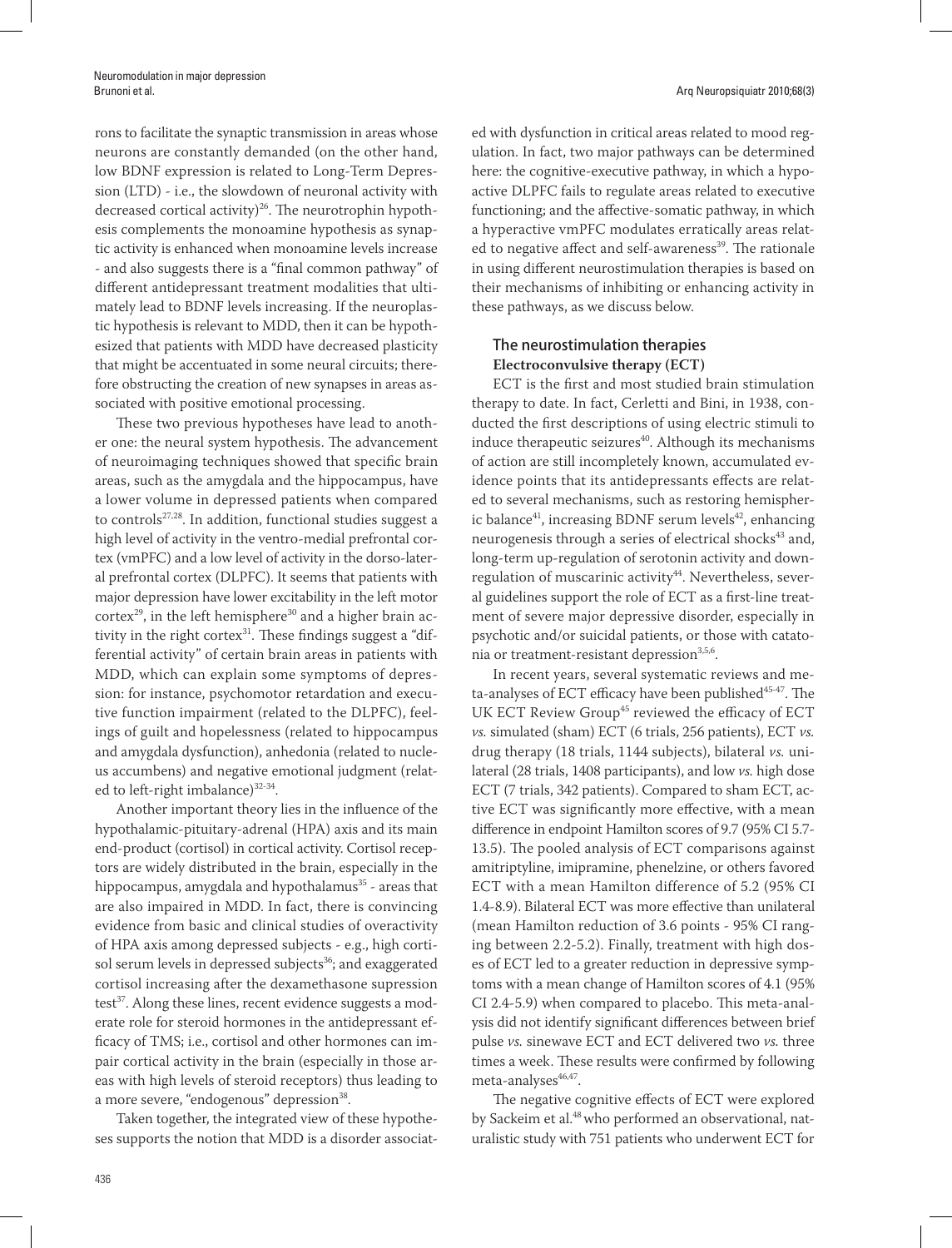| <b>Method</b>                                                | <b>Mechanism of action</b>                                                                                                                                                                                | <b>Efficacy</b>                                                                                                                                                                                                                                                                           | Safety                                                                                                                                                                                                                                                                         | Delivery method(s)                                                                                                      |
|--------------------------------------------------------------|-----------------------------------------------------------------------------------------------------------------------------------------------------------------------------------------------------------|-------------------------------------------------------------------------------------------------------------------------------------------------------------------------------------------------------------------------------------------------------------------------------------------|--------------------------------------------------------------------------------------------------------------------------------------------------------------------------------------------------------------------------------------------------------------------------------|-------------------------------------------------------------------------------------------------------------------------|
| Electroconvulsive<br>therapy (ECT)                           | Potent electric stimuli for in-<br>ducing therapeutic seizures<br>and increasing overall corti-<br>cal activity.                                                                                          | Several MA showed it is<br>strongly effective for severe<br>MDD, psychotic MDD, TRD<br>and MDD with suicidal ide-<br>ation. Several MA showed it<br>is superior to simulated ECT<br>and antidepressants.                                                                                  | Very low mortality rates, but<br>caution with patients with<br>cardiovascular disease. Short-<br>term side effects are head-<br>ache and myalgia. Long-term<br>cognitive impairment is pos-<br>sible, especially in subgroup<br>of patients and in some de-<br>livery methods. | Pulse vs. Sinewave<br>Uni- vs. Bilateral<br>Bifrontal vs. Bitemporal<br>2 vs. 3 times/week                              |
| Repetitive<br>transcranial<br>magnetic<br>stimulation (rTMS) | Use of electromagnetic in-<br>duction to focus induced<br>current in brain; repetitive<br>TMS modulates long-term<br>cortical excitability.                                                               | Recent MA showed it is as<br>effective as antidepressant<br>drugs in treating MDD and<br>TRD (indirect comparison).<br>One RCT showed rTMS and<br>venlafaxine ER to have sim-<br>ilar efficacy. One subgroup<br>analysis suggests that rTMS<br>has increased efficacy in TRD<br>patients. | Induced seizures are the<br>most severe adverse event,<br>but only 16 cases were re-<br>ported hitherto. Common<br>side effects include head-<br>ache and facial pain. No cog-<br>nitive impairment reported.                                                                  | High vs. Low frequency<br>Left vs. Right DLPFC stimulation<br>80-120% MT<br>10-30 sessions                              |
| Transcranial<br>direct current<br>stimulation (tDCS)         | Weak direct currents are ap-<br>plied to the brain via scalp<br>electrodes in a simple, pain-<br>less manner; shifting up or<br>down the cortical excitabil-<br>ity according to the current<br>polarity. | Mixed results so far (One<br>positive and one negative<br>RCT, two positive open-la-<br>bel studies).                                                                                                                                                                                     | No serious adverse events.<br>Common side effects in-<br>clude skin irritation and itch-<br>ing sensation on the spot of<br>stimulation.                                                                                                                                       | Target area: left DLPFC<br>Reference: right DLPFC or right<br>supra-orbital area<br>1-2 mA / 15-30 min<br>5-10 sessions |
| Deep brain<br>stimulation (DBS)                              | Electrodes connected to<br>pulse generators are im-<br>planted in some brain areas,<br>the most studied is the sub-<br>genual cingulate region.                                                           | There are only open trials<br>with small samples to date,<br>studying patients with high<br>degree of refractoriness and<br>showing response rates of<br>50-60%.                                                                                                                          | Invasive brain stimulation<br>procedure with the usu-<br>al risks of a neurosurgical<br>procedure. Long-term ad-<br>verse events include trem-<br>or and transient hypomania.<br>No cognitive impairment re-<br>ported.                                                        | Parameters of stimulation are<br>adjusted individually.                                                                 |
| Vagus nerve<br>stimulation (VNS)                             | Electrodes connected to<br>the left vagus nerve gener-<br>ate impulses further trans-<br>mitted to subcortical areas.                                                                                     | Only one RCT, with incon-<br>clusive results. Open-label<br>studies show favorable re-<br>sults. FDA-approved for pa-<br>tients who failed +4 antide-<br>pressant treatments.                                                                                                             | Usual risks of a head & neck<br>surgery. Transient hypoma-<br>nia reported. No cognitive<br>impairment reported.                                                                                                                                                               | Parameters of stimulation are<br>adjusted individually.                                                                 |

MA: meta-analysis; MDD: major depressive disorder; TRD: treatment-resistant depression.

MDD. These patients went through a comprehensive neuropsychological battery at pre-ECT (baseline), after completing ECT (post-ECT) and at 6-month follow-up, which measured cognitive status, psychomotor function, attention, and several aspects of memory. They observed an important decrease in performance in almost all neuropsychological tests at post-ECT. At 6-month follow-up, patients treated with sine wave stimulation continued to have slower reaction times; while those treated with bilateral ECT had inferior performance on the global cognitive status, reaction time, Stroop effect and some memory tasks. Multi-linear regressions showed that bilateral ECT, sine wave ECT, older age, lower premorbid cognitive function, and female gender were associated with greater cognitive effects.

In summary, despite being a very effective treatment for MDD, ECT is also associated with important cognitive deficits, especially in subgroups of patients and in specific protocols.

# **Repetitive transcranial magnetic stimulation (rTMS)** Mechanisms of action

TMS uses the principle of electromagnetic induction to focus induced current in the brain<sup>49</sup>. When applied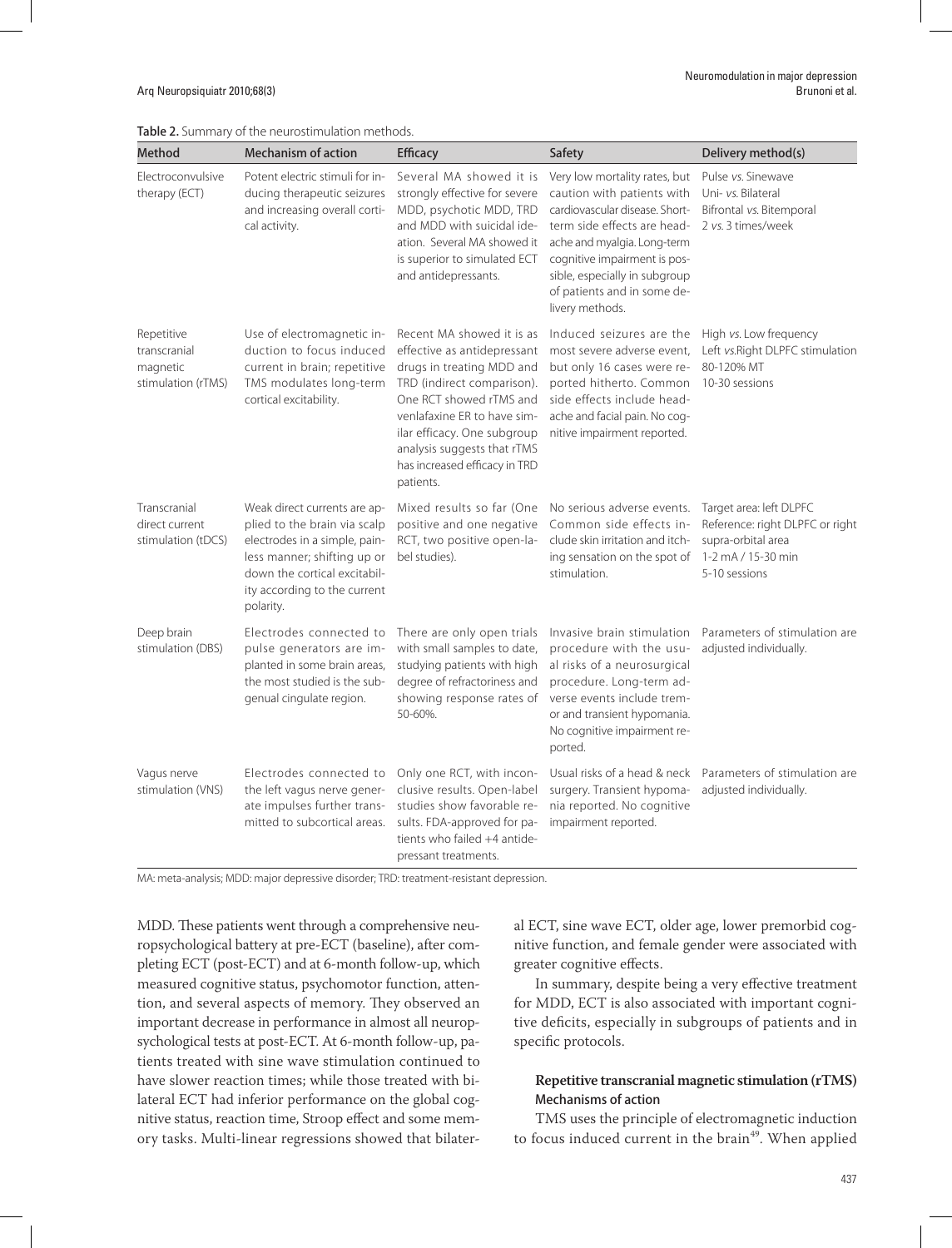transiently, the effects last only a few minutes; however, when applied repetitively, rTMS (repetitive TMS) can modulate cortical excitability for several minutes beyond the train of stimulation<sup>50</sup>. There are two types of rTMS according to the frequency of stimulation: [1] low-frequency rTMS (<5 Hz) that is applied over the right DLPFC to induce a decrease in cortical excitability, and [2] high-frequency rTMS that is applied on the left DLPC to increase cortical excitability. Both approaches induce neuroplastic changes in the targeted areas - in fact, it has been suggested that high-frequency rTMS is associated with LTP and low-frequency rTMS with  $LTD^{51}$ : Chen and colleagues<sup>52</sup> used a protocol (0.1 Hz for 15 minutes) similar to one that induced LTD in cortical slice preparations to stimulate the motor cortex of volunteers, showing a decrease in the motor evoked potential that persisted for several minutes, in a LTD-like phenomenon; while a TMS/EEG study showed LTP-like changes in EEG activity after high-frequency (5Hz) rTMS<sup>53</sup>. However, there is an important variability associated with these effects and in fact subjects might respond differently to high and low-frequency rTMS according to other factors such as baseline cortical activity $54$ .

Thus, it is hypothesized that high-frequency TMS acts by increasing activity in the left DLPFC area, thus ameliorating depression symptoms. Low-frequency rTMS, on the other hand, might act by modifying interhemispheric imbalance - i.e., as MDD might be associated with an imbalance in prefrontal cortex activity, decreasing the right DLPFC activity "releases" left DLPFC, which was being inhibited via transcallosal connections<sup>55</sup>.

#### Efficacy of rTMS in acute MDD

RTMS has been tested for several neurological and psychiatric conditions, but none has had the same number of studies and positive results than MDD: in fact, although the first meta-analyses published in 2003 and 2005 showed that rTMS studies were of low quality to date<sup>56,57</sup>, more recent meta-analyses published in 2007 and 2008 showed the trial design, as well as other parameters of stimulation, improved in five years, and that rTMS had the same efficacy of pharmacological drugs for MDD<sup>58,59</sup>, with also similar rates of response and remission rates for TRD (25% and 17%), respectively, which interestingly is similar to the STAR\*D results of 19% and 13%<sup>11,60</sup>. Currently, rTMS has been approved for use in Brazil, Canada, Israel, and some European countries and also in the US. Here it should be underscored that rTMS was only approved in the US to treat patients who failed to respond to at least one antidepressant trial as a pivotal rTMS study performed in 2007 with 301 patients with various degrees of refractoriness showed positive results only after a posthoc analysis<sup>61</sup>; however, a subsequent analysis of patients failing to at least one adequate trial found a robust positive result, with an effect size of 0.83 and a drug-placebo difference of 5 points $62$ .

To date, most rTMS trials tested its use as a combination therapy, i.e., the combination of rTMS with a pharmacological treatment - usually an antidepressant that has failed however not tapered off<sup>63</sup>. A few studies tested the use of rTMS as an accelerating therapy, i.e., the use of rTMS to hasten an antidepressant response - in this type of trial, active or sham rTMS starts simultaneously with a pharmacological treatment - 3 of 4 studies showed that the active rTMS fastened drug response. The drugs tested were venlafaxine, escitalopram or sertraline<sup>64</sup>; amitriptyline<sup>65</sup>; escitalopram<sup>66</sup>; mirtazapine or venlafaxine<sup>67</sup> - the last trial, however, showed a negative response.

Finally, Bares and colleagues<sup>68</sup> compared low-frequency rTMS *vs.* venlafaxine ER in TRD patients in a double-blind, randomized design, finding that both therapies had similar response and remission rates (rTMS: 33% and 19%, venlafaxine ER: 39% and 23%, respectively) as well as drop-out rates. To date, this is the first double-blinded, randomized clinical trial that directly compared rTMS against a pharmacological treatment for MDD.

# Efficacy of rTMS as a maintenance treatment (relapse prevention)

Currently, there is limited data concerning using rTMS as a maintenance treatment for MDD. There are no randomized, controlled trials assessing rTMS maintenance therapy to prevent relapse as this type of trial would have some practical issues as it is not possible to randomize patients that received active treatment previously to sham treatment without compromising blinding. Therefore, the efficacy of rTMS as a maintenance treatment is better assessed through naturalistic studies. Along these lines, Fitzgerald et al.<sup>69</sup> followed a sample of 19 patients previously treated with rTMS and observed a mean time of 10 months for relapsing, and also most of the patients were successfully treated with rTMS after relapse. Demirtas-Tatlidede et al.70 accompanied 16 medication-free patients with TRD who responded to rTMS until relapse, when they were treated again with rTMS. Importantly, these patients continued receiving rTMS weekly or two times a week. The authors observed a medication-free period ranging from 26-43 months and that approximately 65% of patients individually sustained a clinically significant response to retreatment with rTMS. Finally, Cohen and colleagues<sup>71</sup> followed 204 patients who remitted with rTMS assessing the time to relapse; they observed that 75% of patients had relapsed after 6 months of treatment, and a long duration of rTMS effects was negatively associated with age and positively with the number of rTMS sessions during acute treatment.

Thus, although there is little evidence on using rTMS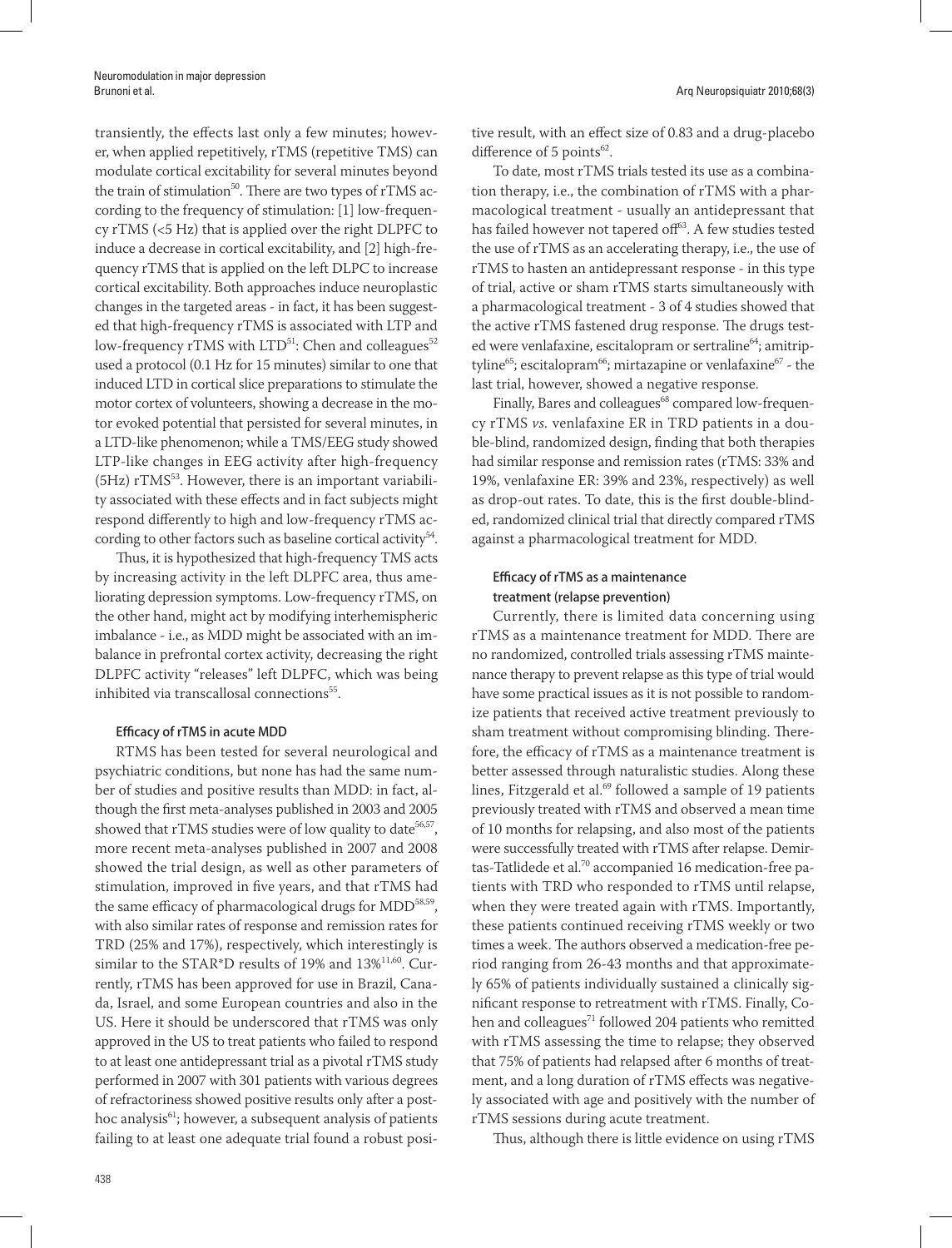Table 3. Recent meta-analyses of rTMS efficacy studies.

| Author                                 | Year | <b>Studies</b> | <b>Main results</b>                                                                                                    | <b>Comments</b>                                                                            |
|----------------------------------------|------|----------------|------------------------------------------------------------------------------------------------------------------------|--------------------------------------------------------------------------------------------|
| Martin et al. <sup>56</sup>            | 2003 | 14             | rTMS was more effective than sham at 2 (SMD=<br>$-0.35$ ) but not at 4 weeks (SMD= $-0.33$ , p=ns).                    | The low quality of studies provided insufficient<br>evidence for rTMS efficacy.            |
| Couturier et al. <sup>57</sup>         | 2005 | 6              | rTMS was not more effective than sham treat-<br>ment (WMD= $-1.1$ , 95% CI= $-4.5-2.3$ ).                              | Only 6 of potential 21 studies were included;<br>all studies were of low quality.          |
| Herrmann and<br>Ebmeier <sup>170</sup> | 2006 | 33             | rTMS was more effective than sham, but the<br>variability was too great and no significant pre-<br>dictors were found. | The hypotheses of underpowered studies or<br>"nonspecific" TMS effects were raised.        |
| Gross et al. <sup>58</sup>             | 2007 | 5              | rTMS was more effective than sham (SMD $=$<br>$-0.76$ ; 9% CI $-1.01$ to $-0.51$ ).                                    | The authors concluded rTMS design improved<br>in the past 5 years.                         |
| Lam et al. $60$                        | 2008 | 24             | Response and remission rates of active<br>rTMS (25% and 17%) were superior to sham<br>(9% and 6%).                     | Only trials that included patients with treat-<br>ment-resistant depression were selected. |
| Schutter et al. <sup>74</sup>          | 2009 | 30             | rTMS was superior to sham treatment (ES=0.39;<br>95% CI 0.25-0.54) and heterogeneity was not<br>significant.           | The authors concluded the ES of rTMS is com-<br>parable to antidepressant drugs.           |

SMD: standardized mean difference; WMD: weighted mean difference; CI: confidence interval; ES: effect size.

as a maintenance treatment for MDD, initial studies showed encouraging results - further studies should assess whether different protocols (e.g. weekly, bi-weekly, monthly rTMS applications) are better to sustain response without using antidepressant drugs. On the other hand, it is important to notice that patients who responded to a prior rTMS treatment are likely to respond again to rTMS whether they relapse.

#### Safety and tolerability

Loo and colleagues $^{72}$  recently reviewed all published rTMS trials for side effects. They found that rTMS is a treatment virtually absent of serious side effects: in fact, only 16 patients presented seizures (the most severe side effect reported)- most of them having prior neurological disorders or using parameters outside of the recommended guidelines. In addition, they showed that rTMS did not induce cognitive impairments; in fact, some studies showed that active groups improved neuropsychological assessments. Regarding hearing loss, it has been shown that rTMS can transiently increase auditory threshold, thus wearing earplugs is recommended. Common side effects are headache that responds readily to oral analgesia and facial pain due to muscular twitches. Finally, regarding on treatment-emergent (i.e., during or after rTMS treatment) mania/hypomania, another metaanalysis showed that the risk rates are low and similar for active  $(0.84%)$  and sham  $(0.73%)$  groups<sup>73</sup>. However, 9 of 13 patients who presented treatment-emergent mania/hypomania were suffering from bipolar depression.

#### Parameters of stimulation

Several variables should be considered when delivering rTMS treatment, such as site of stimulation, frequency of trains, intensity of stimulus, frequency of sessions, and duration of treatment. Regarding left *vs.* right stimulation, the accumulated evidence favors the former as more studies were performed stimulating the left DLP-FC<sup>74</sup>; and the evidence for low-frequency right DLPFC is mixed<sup>75-77</sup>. However, low-frequency rTMS seems to be better tolerated<sup>78</sup> and might be an interesting approach in selected cases. Considering the frequency of trains, most low-frequency protocols use 1 Hz or less; while high-frequency stimulation ranges from 5 to 20 Hz<sup>79.80</sup> with more recent studies favoring the 10Hz-frequency<sup>61,67,81,82</sup>. Along these lines, although the intensity of stimulus (indexed to the motor threshold - MT) can vary from 80-120% MT, there is a tendency of more recent studies in using intensities >100%, when compared to the first studies that used intensities  $<$ 100% - perhaps due to safety concerns<sup>59</sup>.

rTMS is usually delivered daily in weekdays (i.e. 5 sessions per week) although other studies used different protocols such as three times a week or two times per day<sup>83</sup>. Finally, several studies have shown that a larger number of sessions is associated with a better response<sup>59,62</sup> as well as a larger time period to relapse<sup>71</sup>. Nevertheless, this number can range from 10 to 30 sessions (i.e. 2 to 6 weeks, as sessions are not usually delivered in weekends).

Finally, one point that needs to be underscored is that parameters of stimulation have not been compared systematically and they reflect much more the personal decision of the group of researchers conducting the trial; therefore readers should consider this carefully when choosing the parameters of stimulation in clinical practice and research. Finally, individual parameters also play an important role - for instance, baseline cortical activity, medications being used by the patients. These factors can have an important interaction with the effects of rTMS.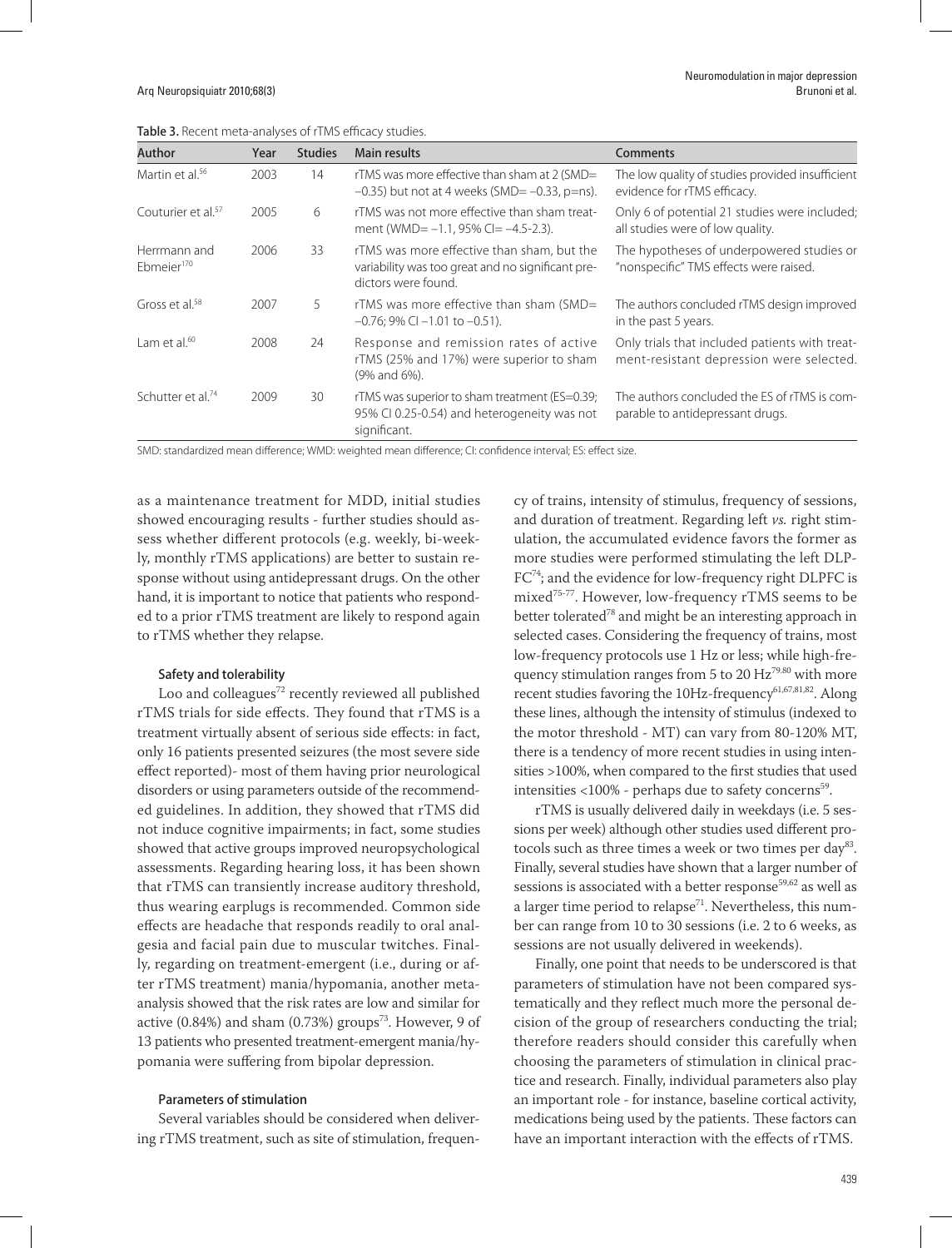#### rTMS in depressed patients with bipolar disorder

Although the clinical manifestations of bipolar depression and MDD might be quite similar, recent evidence shows that their clinical management is different, as bipolar depression is better managed with either mood stabilizers (lithium, anticonvulsants or some atypical antipsychotics) in monotherapy or a combination of mood stabilizers and antidepressant drugs (lithium/divalproex and selective serotonin reuptake inhibitors) $84$ . Thus, one important question is whether rTMS for bipolar depression is as effective as for MDD. However, there are only a few studies on the topic: Nahas and colleagues<sup>79</sup> enrolled 23 patients with bipolar depression; randomizing them to receive either high-frequency rTMS or placebo. They failed to show difference between groups. Subsequently, Dolberg and colleagues<sup>85</sup> recruited 20 patients to receive active or sham intervention, finding mixed results - although a significant difference was observed at week-2, no difference between groups was found at the final endpoint (week-4). In 2004, Cohen et al.<sup>86</sup> used low-frequency rTMS as an adjunctive therapy in refractory bipolar depression. In an open-label study, 22 patients received 15 sessions of rTMS - after 3 weeks, 16 showed response. Tamas and colleagues<sup>87</sup> compared four patients on active rTMS and one on placebo, obtaining a difference between groups only at week-6. Finally, in 2009, Dell'Osso and colleagues<sup>88</sup> performed an open-label study using low-frequency rTMS in 11 patients, showing significant reductions in all rating scales.

In conclusion, although many initial rTMS controlled trials enrolled a few depressed patients with bipolar disorder while studying major depressive disorder, the specific use of rTMS in this condition has been insufficiently explored. Thus, considering the prevalence and severity of bipolar disorder, further well-designed sham-controlled rTMS studies on this topic are needed.

#### Cost-effectiveness

A recent study addressed the cost-effectiveness of rTMS in major depression: using data from previous multi-center studies and of the STAR\*D trial, the authors modeled the cost-effectiveness of rTMS considering different scenarios in which rTMS was combined to antidepressants after one, two or more than two drug trials failure, and comparing such association with different augmentation pharmacological strategies (antidepressant with mood stabilizers or atypical antipsychotics). Considering a base cost of US\$300 per treatment session for rTMS, the authors demonstrated that rTMS is cost-effective considering QALY criteria and might be more costeffective than certain psychopharmacological combinations (especially those combining newer antidepressants with mood stabilizers and atypical antipsychotics)<sup>89</sup>.

Transcranial direct current stimulation (tDCS) is a renewed method of non-invasive brain modulation. It is based on a transcranial application of weak direct currents (usually up to 2mA) via scalp electrodes in a non-invasive, simple and painless manner. Other advantages are the low cost of the device and the possibility of a reliable sham control. The effects are polarity-dependent: while anodal stimulation induces an enhancement on cortical excitability, cathodal stimulation decreases it. These effects are explained as related to shifting on membrane resting potential (depolarization or hyperpolarization, respectively). Finally, the effects are also related to the stimulated area<sup>90</sup>.

The investigation on the effects of tDCS as an antidepressant therapy dates from the 1960s. However, the lack of methodological rigor on some parameters such as the target area, current strength, electrode size, reference electrode position, number of sessions, and duration of each session might explain some contradictory findings between the studies. For instance, Arfai et al. $91$ did not find significant effects on depression in a randomized, double-blinded, sham controlled study where tDCS (i=0.25mA) was applied on frontal cortex with the reference on the thigh; on the other hand, Redfearn et  $al.<sup>92</sup>$ , in an open pilot study, found a reduction of depressive symptoms after tDCS (i=0.02 to 0.25 mA) over frontal areas with the reference electrode on the knee (for extended reviews see<sup>93</sup> and<sup>94</sup>).

This scenario began to change in the last decade with new tDCS protocols in which the parameters of stimulation were well-defined. Also, the emergence of other techniques of brain stimulation, such as TMS, allowed a better understanding of the effects of tDCS effects on cortical excitability. In the recent years, some randomized, double-blinded, sham controlled clinical trials on the effects of tDCS on depression have been conducted.

Table 4 summarizes some parameters and the observed effects of each recent protocol. As it can be observed, all recent studies targeted anodal tDCS over the left DLPFC. The only difference regarding electrodes montage is the position of cathodal electrode. Ferrucci et al.<sup>95</sup> applied this electrode over the right DLPFC whereas the other protocols used it over the contralateral supraorbital area. Besides this difference, the protocols differ with respect to number of sessions, time and intensity of stimulation current. In addition, patients of each protocol had different degrees of depression severity. Still, tDCS had antidepressant effects for patients with mild to moderate and for those with severe symptoms. In addition, it appears that the effects of repeated sessions of tDCS can prolong its therapeutic effects after the end of treatment.

A critical point to consider is the concomitant use of antidepressants - there is a difference between the stud-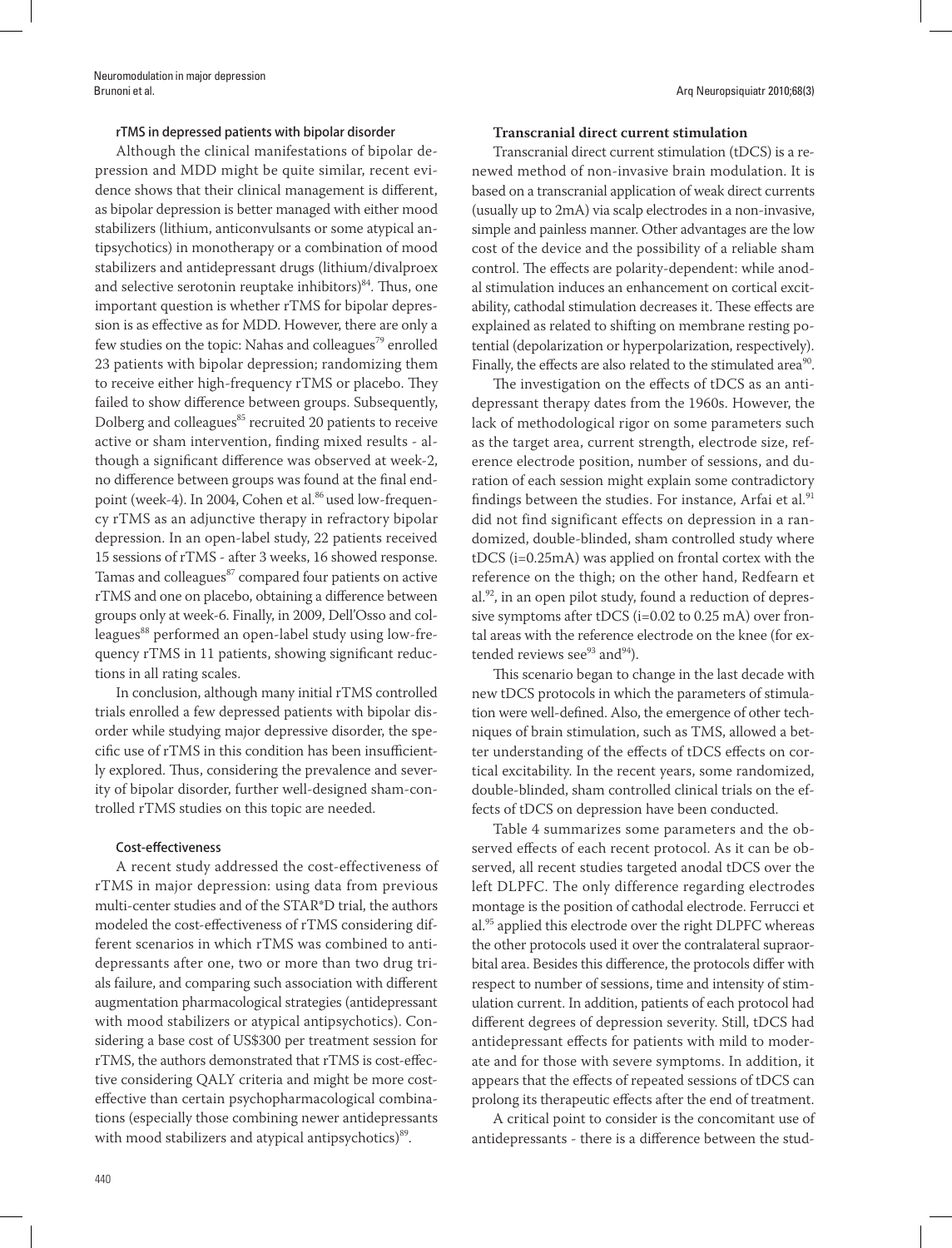|                                    | Table 4. Summary of recent transcranial direct current simulation studies for major depressive disorder.                           |                                   |                |                        |                               |                             |                                      |                               |                                                    |                                                                               |                                                                                                 |
|------------------------------------|------------------------------------------------------------------------------------------------------------------------------------|-----------------------------------|----------------|------------------------|-------------------------------|-----------------------------|--------------------------------------|-------------------------------|----------------------------------------------------|-------------------------------------------------------------------------------|-------------------------------------------------------------------------------------------------|
| Study                              | Design                                                                                                                             | Subjects                          | Sample<br>size | Target<br>area*        | Reference<br>electrode        | strength<br>Current<br>(mA) | Electrode<br>size (cm <sup>2</sup> ) | Duration/<br>session<br>(min) | sessions<br>N° of                                  | Side-effects                                                                  | <b>Effects</b>                                                                                  |
| Fregni et al.<br>$(2006)^{121}$    | blinded, sham-controlled<br>Randomized, double-                                                                                    | NDD                               | $\supseteq$    | $\mathbb{E}^2$         | Contralateral<br>supraorbital |                             | 35                                   | 20                            | alternate<br>days<br>$\sqrt{2}$                    | reported<br>not                                                               | depressive symtoms<br>Reduction of                                                              |
| Boggio et al.<br>$(2007)^{160}$    | blinded, sham-controlled<br>Randomized, double-                                                                                    | NDD                               | $\overline{a}$ | $\widehat{F}$          | Contralateral<br>supraorbital | $\sim$                      | 35                                   | 20                            | consecutive<br>days<br>$\supseteq$                 | effects distributed<br>and sham groups<br>equally in active<br>mild transient | depressive symtoms<br>Reduction of                                                              |
| Rigonatti et al.<br>$(2008)^{171}$ | Open arm of Boggio<br>et al. (2007) <sup>160</sup>                                                                                 | NDD                               | $42$           | $\widehat{\mathbb{H}}$ | Contralateral<br>supraorbital | $\sim$                      | 35                                   | 20                            | consecutive<br>days<br>$\supseteq$                 | reported<br>not                                                               | depressive symtoms<br>-tDCS was faster<br>than fluoxetine<br>reduction of                       |
| Ferrucci et al.<br>$(2009)^{95}$   | Open trial                                                                                                                         | Severe MDD<br>referred<br>for ECT | $\overline{4}$ | $\widehat{\mathbb{H}}$ | 군                             | $\sim$                      |                                      | 20                            | twice a day<br>$\overline{5}$                      |                                                                               | after ttm ended<br>improvement<br>that persisted<br>30% of mood<br>after 4 weeks                |
| Loo et al.<br>$(2009)^{82}$        | blinded, sham-controlled<br>Randomized, double-                                                                                    | NDD                               | $\overline{a}$ | $\widehat{\mathbb{E}}$ | Contralateral<br>supraorbital |                             | 35                                   | 20                            | a) 5 alternate<br>b) 10 active<br>sessions<br>days |                                                                               | depression after 10<br>Improvement on<br>5-session phase<br>No effect in the<br>active sessions |
|                                    | MDD: major depressive disorder; ECT: electroconvulsive therapy; tDCS: transcranial direct current stimulation; F3, F4: electrodes. |                                   |                |                        |                               |                             |                                      |                               |                                                    |                                                                               |                                                                                                 |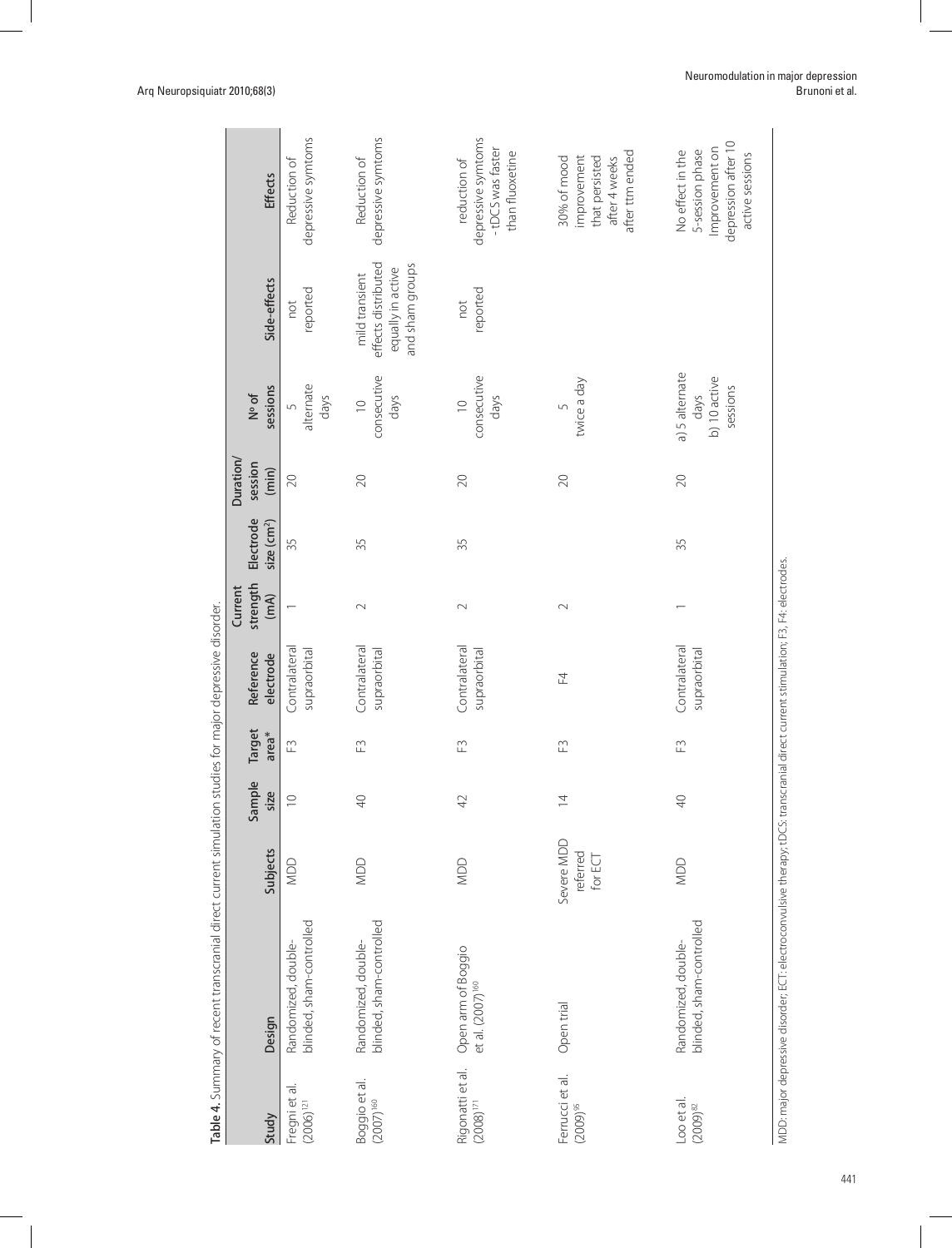ies in this respect and this may explain differences in relation to the effect size observed in each study. For instance, Nitsche et al.<sup>96</sup> found that citalopram increased and prolonged the facilitatory effects of anodal tDCS showing that further studies should be done investigating the association of antidepressant pharmacotherapy with tDCS.

Finally, all studies showed only mild adverse effects and those, in general, were no different from those observed in the control group.

#### **Deep brain stimulation**

Although DBS was first developed in the 1950s and was initially used for treatment of chronic pain, it has been used for MDD only recently<sup>97</sup>. When using DBS, electrodes connected to implantable pulse generators (IPG) are implanted in specific brain areas $98-100$ . For individuals suffering from depression, electrodes may be implanted into the following regions of the brain: subthalamic nucleus, internal globus pallidus, ventral internal capsule, ventral striatum, or the subgenual cingulate $101-104$ .

DBS is the most invasive therapy option for treatmentresistant depression. It was observed in preliminary studies that in these patients the subgenual region of the cingulate region (Broadmann area 25) is overactive-providing a rationale for implantation of deep brain stimulation devices with the aim of reducing this increased activity as stimulation in DBS has the goal to interrupt local activity.

Mayberg et al investigated the use of DBS in 6 patients with treatment-resistant depression; specifically, such patients had failed in four different medication strategies and 5 of 6 also to  $ECT^{104}$ . After 6 months of treatment, four responded to DBS and three had full or almost full remission of depressive symptoms; while two patients had to have their DBS devices removed due to persistent infections<sup>104</sup>. This group recently published a follow-up study of these same 6 patients in which they underwent neuropsychological testing at baseline (before surgery), 3, 6, and 12-months post-surgery<sup>105</sup>. Cognitive function was evaluated and they found that DBS caused minimal to no neuropsychological adverse effects<sup>105</sup>. One interesting aspect of this study is that parameters of stimulation needed to be adjusted individually in order to provide beneficial results<sup>104</sup>.

Because the data is still scarce with this condition, several questions then need to be addressed, such as: whether DBS might be the long-term solution to patients who respond to noninvasive brain stimulation or whether it will be possible to develop portable techniques of noninvasive brain stimulation. Another important question is how to localize the optimal site of stimulation - and whether neuroimaging is enough to localize such area as it may vary across patients.

#### **Vagus nerve stimulation (VNS)**

VNS was developed relatively recently in the 1990s<sup>106-108</sup>. It works by having an electrode attached from a pacemaker implanted on the left side of the chest to the left vagus nerve in the neck $106,107$ . Although its mechanism of action remains elusive, it has been suggested that impulses from the vagus nerve are transmitted to the following regions: locus ceruleus, raphe nuclei, and nucleus tractus soliarious, which then project to other regions of the brain, ultimately affecting the limbic system $109-113$ . Therefore, this may be a less focal method of electrical stimulation. In fact, the lack of focality of this technique might be associated with the limited clinical results and might favor the use of other techniques such as rTMS or DBS. In addition, it might also be used in combination with another focal method of brain stimulation. Finally, VNS is used intermittently with trains of stimulation 24 hours per day<sup>108,114</sup>.

VNS is approved in the US for treating chronic or refractory depression in patients not showing an adequate response after four antidepressant treatments. In a recent systematic review, Daban and colleagues<sup>115</sup> could only identify one randomized clinical study, the others being open-label studies and series of cases, i.e., studies of lower methodological quality. In fact, the only blinded trial was inconclusive. Therefore, VNS may be seen as a new promising form of treatment; however the present evidence supporting its use is still limited.

### **Other neurostimulation approaches**

Given the remarkable effects of transcranial stimulation with low-intensity constant direct current (tDCS), the use of low-intensity non-constant current (alternate current or intermittent direct current) may also prove to be an attractive option. Non-constant current can be delivered with pulses of unidirectional current in rectangular waves (intensity rapidly increased to a certain amplitude, held at the peak without change, and then interrupted by zero current) or sinusoidal waves (intensity and direction constantly varies as a function of time). In fact, non-constant current can be delivered with unidirectional current (in which pulses share the same polarity) or alternating current (in which the pulses of current alternate with opposite amplitude). Indeed, pulsed stimulation is the method used for most of brain stimulation therapies previously discussed. Of the variety of methods of low-intensity non-constant current that have been explored, here we will discuss the few specific methods of AC stimulation that have been shown to have clinical effects: cranial electrotherapy stimulation (CES), transcutaneous electrical stimulation (TCES) with Limoge's current, transcranial electrical stimulation (TES) with Lebedev's current, and transcranial alternating current stimulation (tACS).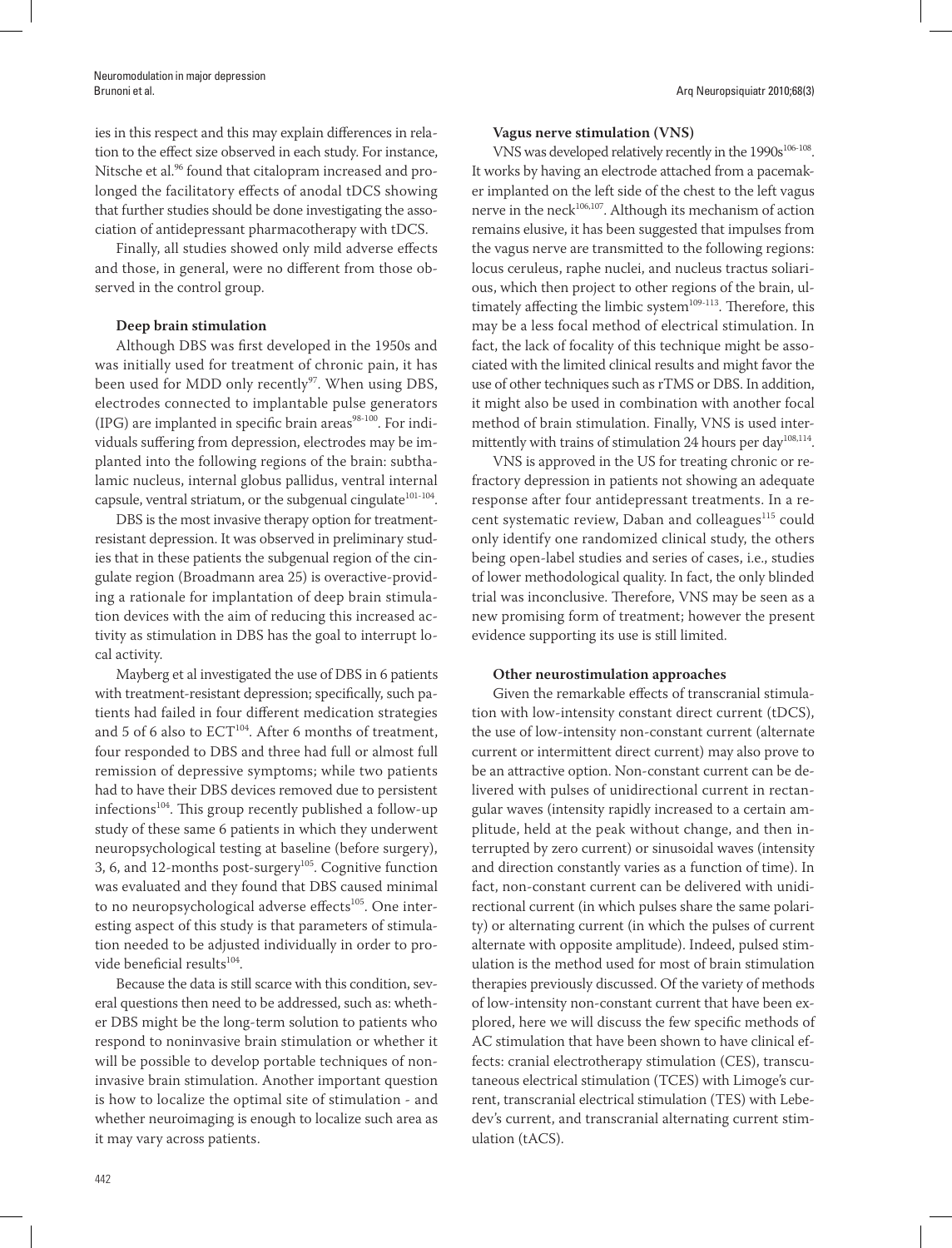Cranial electrotherapy stimulation (CES) is a form of AC stimulation that involves the application of current to infra- or supra-auricular structures (e.g. the ear lobes, mastoid processes, zygomatic arches, or maxillo-occipital junction). CES is a non-standardized and often indistinct method of delivering cranial AC stimulation; indeed many studies cite the method of stimulation simply as "cranial electrotherapy stimulation" without identifying the specific site or other parameters of stimulation (e.g. duration, current density, intensity, electrode size) calling into question existing reviews of this method. Additionally, CES has been suggested to be effective in the treatment of anxiety, depression, stress, and insomnia<sup>116</sup>, and the following parameters of stimulation have been reported: frequency (0.5 Hz to 167 kHz), intensity (100 uA to 4 mA), duration of stimulation (5 min to up to 6 consecutive days). Of note, although alternating current is applied to the head in these circumstances, the current may or may not be delivered directly to the underlying brain structures and thus the term "transcranial" may not apply; we therefore select the term "cranial" AC stimulation to include applications of low-intensity AC in this context. Indeed, CES might more accurately be considered a form of peripheral nerve stimulation.

# **Exploring brain stimulation for treating MDD in different contexts** Somatic diseases

The presence of a chronic clinical diseases increases the life-long prevalence of mood disorders from 8.9% to 12.9% and the recent prevalence (last 6 months) from 5.8% to 9.4% - in fact, more severe illnesses are associated with higher rates of depressive symptoms (Table1), a condition referred as "mood disorder due to a general medical condition"117.

#### **Fibromvalgia**

Fibromyalgia - a somatic disease characterized by chronic widespread pain, allodynia in specific points, joint stiffness and fatigue - is highly associated with depression<sup>118</sup>. There are a few studies using neurostimulation techniques for treating this overlapping depressionpain condition: Carretero et al.<sup>119</sup> reported an improvement in pain and depression after active low-frequency rTMS, but such improvement was not statistically different than sham rTMS. Passard et al.<sup>120</sup> randomized 30 patients to receive either active or sham rTMS; they were able to demonstrate a significant improvement in pain, without any positive effect on depression or anxiety. Another brain stimulation technique that has been tested for this condition was tDCS, Fregni et al.<sup>121</sup> reported a decreased efficacy of this technique for the treatment of depressive symptoms when patients with fibromyalgia were compared to those with major depression, suggesting differences in the mechanisms of depression underlying these diseases. In addition, brain stimulation in these studies was aimed at decreasing pain and not depression symptoms; therefore it is unclear whether brain stimulation would have a positive clinical effect on depression in fibromyalgia.

# Other conditions

Finally another issue that needs to be considered is that, in some cases, depression in some clinical conditions might be associated with changes in neural circuits that also are responsible for sustaining the clinical manifestation of disease. For instance, hypothyroidism is an example of such situation. It is well known that hypothyroidism is linked to behavioral disturbances, cognitive deficits and psychiatric illnesses<sup>122</sup>. Rizzo et al.<sup>123</sup> studied cortical excitability to transcranial magnetic stimulation (TMS) in 10 patients with hypothyroidism, comparing them to 10 healthy volunteers. They found a few abnormalities in cortical excitability in the patients. After hormone replacement therapy with thyroid hormone over a period of 3 to 6 months, it was seen that cortical excitability parameters were back to normal. Because rTMS has been shown to induce hormonal changes, it needs to be investigated whether rTMS for depression in this condition would induce hormonal changes that might not be necessarily beneficial.

For the clinician, the cause-effect relationship between medical illness and depression is often not clear: it is not known whether depressive symptoms are a risk factor favoring the appearance of a medical ailment, or just a consequence of the latter (in fact both conditions are possible). Neurostimulation techniques will act upon specific brain areas known to be associated with the pathophysiology of depression, such as the prefrontal cortex, without acting upon areas that may be linked to the pathophysiology of the concurrent clinical illness. In this case, there is a question of whether neurostimulation would induce an improvement of depression symptoms given that mechanisms underlying MDD might be different than those of secondary depression.

#### **Neurological diseases**

Depression is a common finding in patients with neurological diseases: in fact, its prevalence is up to 50%, especially in chronic conditions such as dementia, epilepsy, migraine, multiple sclerosis, Parkinson's disease and stroke. In these conditions, depressive symptoms are associated with increased burden, poor quality of life, impaired therapeutic response and, hence, to poor prognosis<sup>124-129</sup>. On the other hand, depressive symptoms associated with neurological diseases usually display a good response to pharmacological interventions, with the same drugs used in MDD, although patients may experience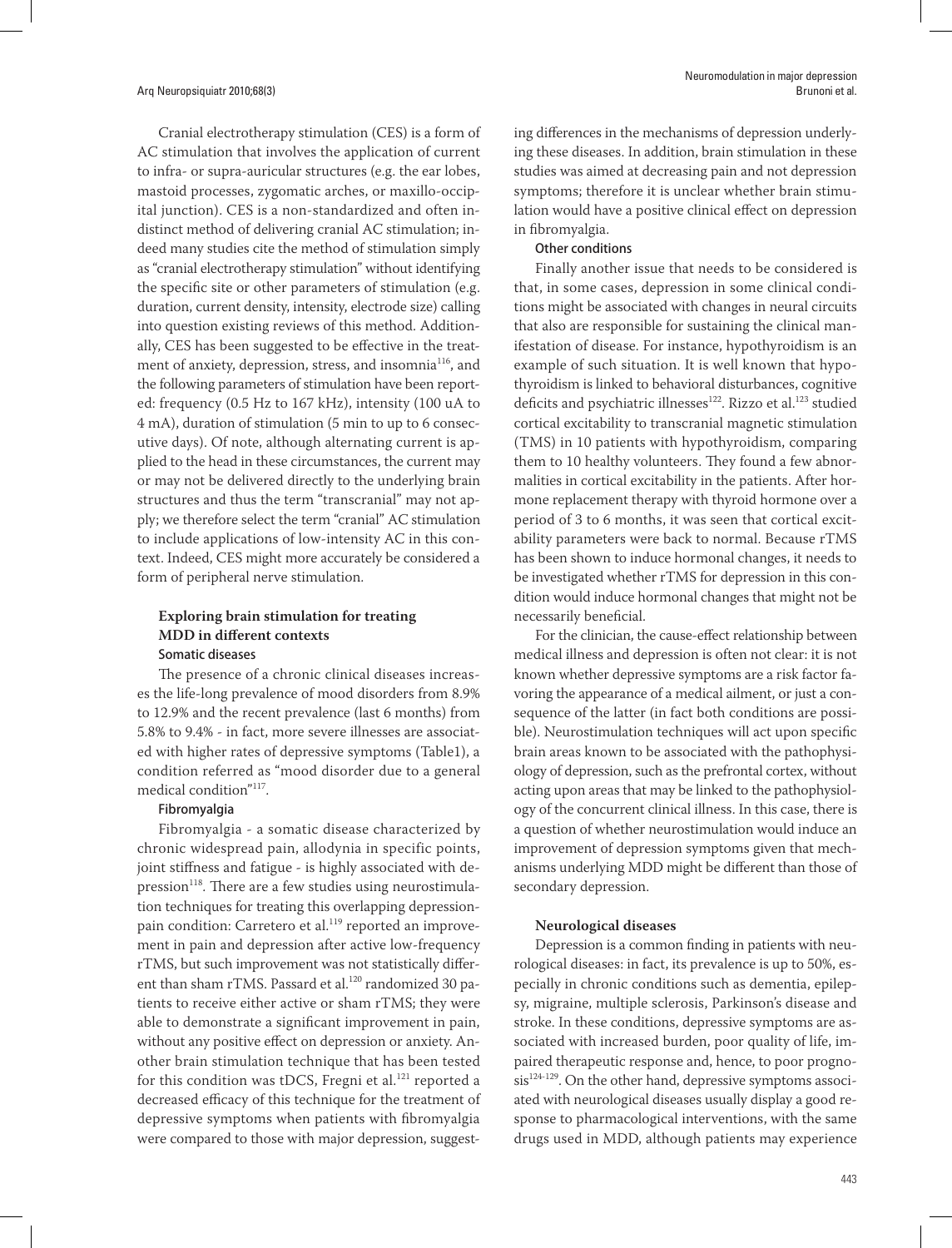more adverse events depending on the nature of their neurological diagnosis<sup>130</sup>. Thus, new treatment approaches are still necessary in order to provide better care to this subset of patients. We discuss here the use of some of the techniques of brain stimulation for treatment of depression in neurological diseases.

# Post-stroke depression

RTMS has been shown to be effective and safe in treating depression in patients with stroke. A controlled study compared sham and active rTMS on the left prefrontal cortex in patients with refractory post-stroke depression found that a series of ten sessions of active high frequency rTMS was associated with a significant reduction of depressive symptoms, with mild adverse events $^{131}$ .

## Parkinson's disease

In MDD associated with Parkinson's disease, several open and controlled studies have been published, showing consistent improvement of depressive symptoms as well as motor symptoms after prefrontal stimulation $132-136$ . Two randomized controlled trials showed that the efficacy of rTMS is similar to fluoxetine in patients with this condition, but with less adverse events<sup>133,135</sup>.

#### Epilepsy

Potential use of rTMS in epileptic patients with depression has also been suggested<sup>137</sup>, although specific studies in this indication are still lacking, but are particularly important due to safety issues as in this case lowfrequency rTMS that has a significant anti-epileptic effect can be used and therefore a combined treatment of epilepsy and depression might be possible. VNS, another related technique, has shown to be effective not only in reducing seizure frequency but also in improving depressive symptoms in epileptic patients<sup>138</sup>.

Similar opportunities might be applicable to tDCS. Because no trial with this technique has been conducted yet, this is another interesting area of future research especially due to the portability characteristics of tDCS.

### **MDD in the rehabilitation setting**

Depressive disorders are common in the rehabilitation settings. In fact, approximately 30 to 40% of stroke survivors will experience clinically significant depression during the first year after stroke<sup>139</sup> and at some point following a stroke<sup>140,141</sup>. Over half of these patients will develop major or minor depression in the acute care rehabilitation settings $142$ . In fact, depression is considered to be the strongest predictor of quality of life in this patient population<sup>143,144</sup> and is associated with reduced rehabilitation treatment efficacy, poor functional recovery, poor social outcomes, increased cognitive impairment and increased mortality<sup>145</sup>.

Antidepressants, psychostimulants, counseling and psychotherapy are the most commonly prescribed interventions. However, despite showing some beneficial effects<sup>146,147</sup>, pharmacological management of depression may be contraindicated due to their cardiovascular and anticholinergic adverse effects<sup>131</sup>. Some trials have demonstrated that selective serotonin reuptake inhibitors are no more effective than placebo in treating depression among stroke survivors $148$ . ECT may be an alternative for refractory patients; however, caution should be exercised in stroke patients due to the risk of provoking or aggravating cognitive dysfunction.

Therefore, other safe treatment modalities are needed to effectively address this common clinical condition. RTMS may be an alternative treatment for stroke patients either with refractory depression or who are unable to use antidepressant medications. A recent study showed that ten to 15 sessions of rTMS applied on the left DLPFC at a frequency of 10Hz, and an intensity of 110% MT was associated with significant reduction of depressive symptoms by 30% and a remission rate of 10% as compared to placebo intervention. Mild and few adverse effects such as headache were reported<sup>131-149</sup>. Another advantage of the use of rTMS is the improvement in executive functions by  $rTMS^{150,151}$ . Preliminary data suggests that better responses to magnetic stimulation are obtained in patients with higher frontal volumes. For patients with severe frontal atrophy, higher intensity and prolonged stimulation might be required. Finally, because of the positive effects of rTMS for motor recovery and reduction of spasticity, it is conceivable that patients might receive combined treatment for these conditions, being the parameters adjusted for either mood or motor symptoms, for instance.

### **MDD and cognition**

In addition to the symptoms usually observed in MDD, there is also change in some cognitive domains such as verbal memory, working memory, and selective attention<sup>152</sup>. Moreover, according to depression severity and cognitive performance, some patients present a pattern of the so-called pseudodementia<sup>153,154</sup>. Also, pharmacological strategies in the management of MDD can result in negative effects on cognition - tricyclic antidepressants, for instance, have been associated with cognitive impairments in attention, memory and executive function<sup>155</sup>. These adverse effects indicate the need for new therapeutic strategies with fewer adverse cognitive effects and, in this scenario, neuromodulation techniques are beginning to be investigated.

Vanderhasselt et al.<sup>156</sup> assessed attentional control and depressive symptoms before and after rTMS over the left DLPFC. The authors observed improvement in attentional control in responders at the first rTMS session. Fitzgerald et al.<sup>157</sup> tested the antidepressant effects of high-fre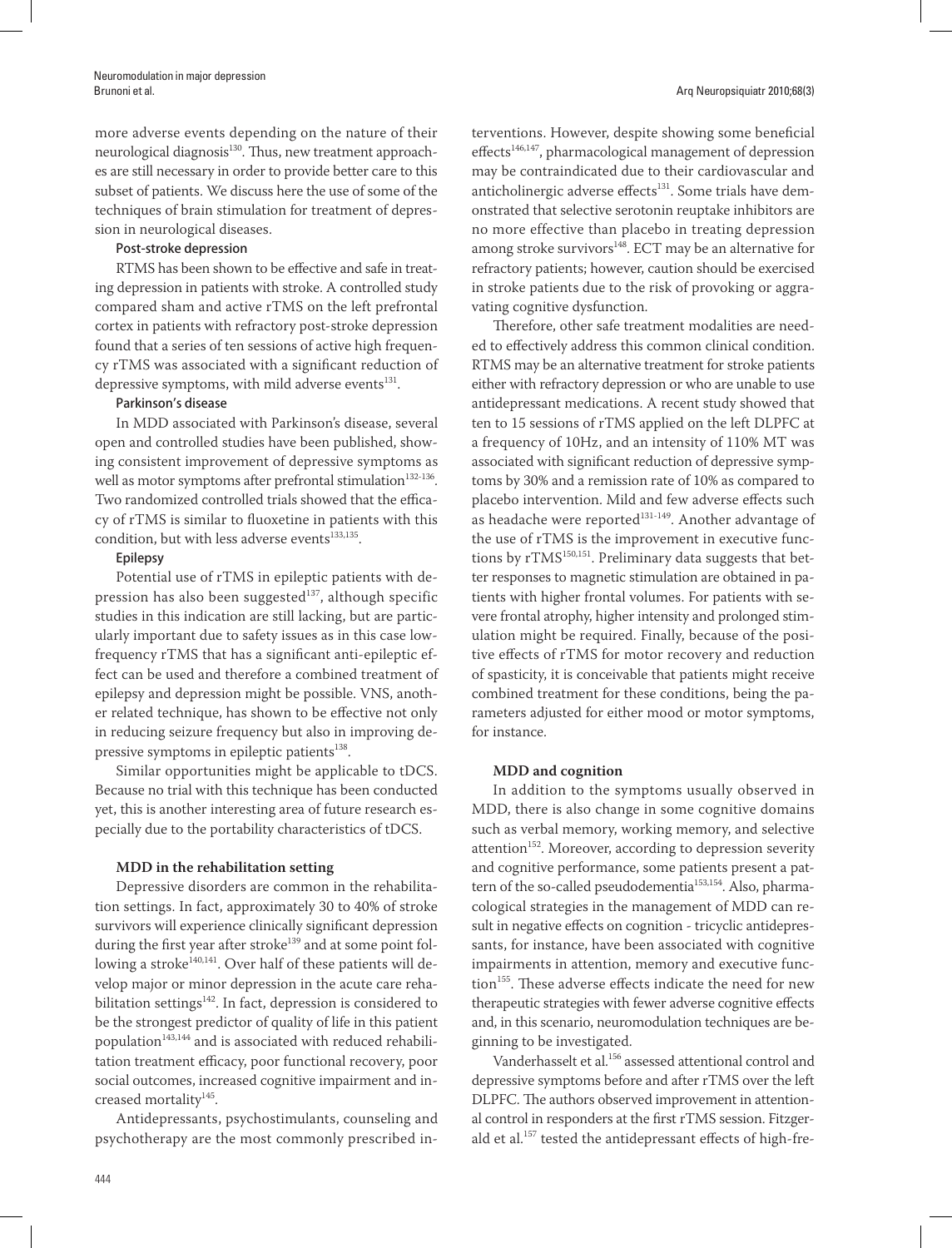quency rTMS over the left DLPFC and low-frequency over the right DLPFC. Besides the improvement of depressive symptoms in both strategies of stimulation, an improvement in immediate verbal memory and verbal fluency was also observed.

Regarding tDCS, a preliminary study by Fregni et al.<sup>158</sup> showed that 5 days of anodal stimulation over the left DLP-FC did not result in deleterious effects on functions such as memory, attention, language and executive functions. Instead, an improvement in working memory was found.

Cognitive/affective information processing is also altered in MDD. Bermpohl et al.<sup>159</sup> investigated the effect of rTMS over the DLPFC of depressed patients in a go/ no-go task with emotional content, finding that low-frequency rTMS resulted in improved performance in the task when applied to the right DLPFC. Likewise, Boggio et al.160 investigated the effects of anodal tDCS applied over the left DLPFC of MDD patients during the same go/ no-go task, observing an improvement in performance during the tDCS session in comparison to sham or occipital stimulation.

Such observations can also be extended to depressionrelated neurological diseases, such as observed in Parkinson's disease. Fregni et al.<sup>161</sup> found that high-frequency rTMS applied over the left DLPFC daily for ten days resulted in reduction of depressive symptoms. Boggio et al.162 found that this improvement extended to cognitive functions such as verbal fluency and executive functions. The same authors found that anodal tDCS (2 mA) applied over the left DLPFC of patients with Parkinson's disease resulted in an improvement in working memory task $163$ .

With respect to DBS, some studies have shown that this technique is also associated with gains in memory164,165. Parameters such as amplitude and pulse width are associated with improvement in cognitive performance<sup>166</sup>. On the other hand, some authors have shown negative effects related to functions such as verbal fluency and attention<sup>165,167</sup>.

In addition, two key factors for assessing the cognitive effects of neuromodulation techniques used as tools for the treatment of depression are: 1) neural network underlying this disorder integrates structures such as prefrontal cortex, amygdala, cingulate and thalamus, and 2) cascading effects resulting from stimulation (topdown and bottom-up regulation according to the type of  $neuronodulation$ <sup>168</sup>.

Thus, it was observed that from the point of view of cognitive functions, neuromodulation techniques appear as promising tools associated with low cognitive adverse effects and might also improve cognitive functions. New studies are mandatory to disentangle the effects of each brain stimulation technique for each specific cognitive domain.

### **Clinical research in brain stimulation**

To date, brain stimulation trials have produced mixed results. Despite the difficulties inherent in the technical aspects of the intervention (i.e., site of stimulation, amount of energy delivered, validation in animal studies, lack of deep understanding in its mechanisms of action), the methodology of brain stimulation trials also faces important issues that might preclude the achievement of significant results.

In a recent review, Brunoni and Fregni<sup>83</sup> reviewed 31 brain stimulation trials published from 2002-2008 and identified some issues that could be arranged in three main topics:

[1] Issues inherent to small, exploratory studies - The small sample size of almost all trials could have produced false negative results (due to underpower) as well as false positive results (due to multiple hypothesis testing). Such caveats could be minimized in future trials by determining *a priori* the main hypothesis of the study and, consequently, by estimating the sample size necessary to prove the main hypothesis. For instance, the authors identified that only 20% of studies estimating sample size had negative results, while 33% not estimating had negative results. Moreover, the authors observed the statistics of the studies are very sophisticated, which is a natural alternative to overcome the lack of power. On the other hand, the use of complex models can violate statistical assumptions and thus produce false findings.

[2] Issues inherent to MDD trials - Here the problems identified were of construct validity and reliability of the instruments used to diagnose and quantify depression. An important topic is the definition of treatment resistant depression - 30% provided no definition, 55% defined it as when at least one antidepressant trial in adequate dose and duration failed, and 15% required at least two failed trials. In addition, the issue of using categorical (remission) or continuous (score change) outcomes is under debate, both approaches have their pros and cons: categorical outcomes produces more clinically meaningful results but generally demands larger sample sizes; on the other hand, continuous outcomes produces more statistically meaningful results but demands smaller sample sizes.

[3] Issues specific no NIBS trials - A specific issue is blinding. In rTMS trials, the most common methods of blinding do not guarantee double-blinding, an issue that might bias results in two ways: by increasing response in the active group (by increased staff care and positive enforcement) and decreasing it in control group. Also, some authors raised the issue that angled coil - a method used in sham groups of numerous rTMS trials - might still induce cortical changes thus not being a "real" sham. On the other hand, a recent meta-analysis of sham respons-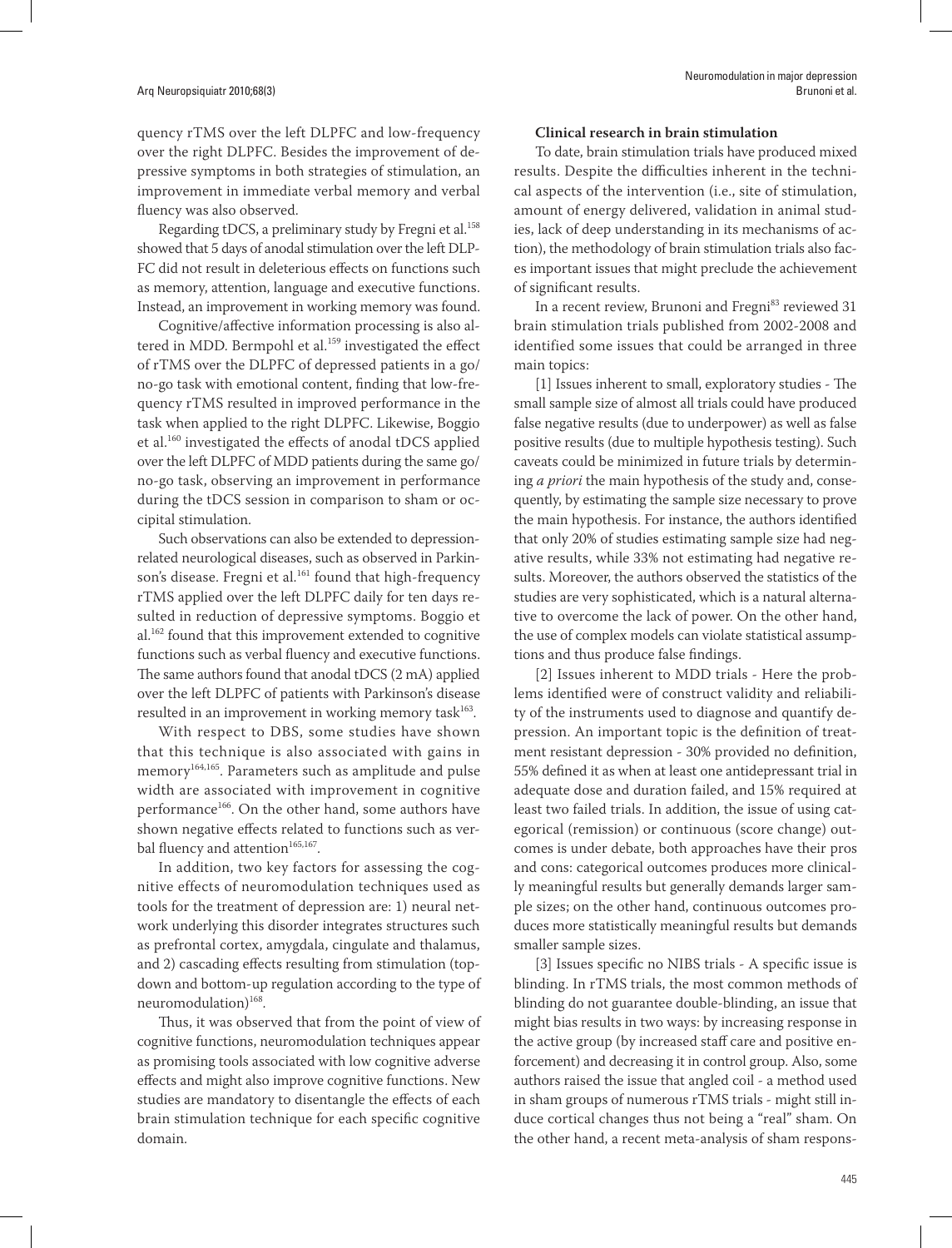| Table 5. The main challenges of research in neurostimulation therapies and possible alternatives to handle them.                                                        |                                                                                                                            |                                                                                                                       |                                                                                                                                |
|-------------------------------------------------------------------------------------------------------------------------------------------------------------------------|----------------------------------------------------------------------------------------------------------------------------|-----------------------------------------------------------------------------------------------------------------------|--------------------------------------------------------------------------------------------------------------------------------|
| Issue                                                                                                                                                                   | Possible consequences                                                                                                      | Reason                                                                                                                | Alternatives                                                                                                                   |
|                                                                                                                                                                         |                                                                                                                            | Issues related to exploratory studies                                                                                 |                                                                                                                                |
| Small sample sizes                                                                                                                                                      | False-negative results due to lack of<br>power.                                                                            | Lack of funding, poor statistical planning.                                                                           | Power calculation a priori; collaborative networks.                                                                            |
| Multiple hypothesis testing                                                                                                                                             | esults produced just by<br>False-positive<br>chance                                                                        | Lack of funding, poor statistical planning.                                                                           | Determine a priori the main hypothesis; refer oth-<br>ers as exploratory.                                                      |
|                                                                                                                                                                         |                                                                                                                            | Issues related to major depressive disorder studies                                                                   |                                                                                                                                |
| The definition of "Treatment-resistant" depression                                                                                                                      | Refractoriness is strongly and directly as-<br>outcome<br>sociated to the                                                  | Definition is controversial; patients re-<br>ferred to BS are usually refractory.                                     | Measure the degree of refractoriness; strict eligi-<br>bility criteria.                                                        |
| Poor results of recent MDD trials                                                                                                                                       | Most MDD studies fail to prove clinical<br>efficacy (i.e. a 3-point drug-placebo dif-<br>ession scores)<br>ference in depr | Large placebo response; "depression" is<br>a heterogeneous construct; comparison<br>against placebo is controversial. | phenotypes to detect predictors of response; use<br>Target more specific subpopulations; assess endo-<br>naturalistic designs. |
|                                                                                                                                                                         |                                                                                                                            | Issues specific to BS trials                                                                                          |                                                                                                                                |
| Blinding is vulnerable                                                                                                                                                  | Insufficient blinding increases the<br>chance of false-negative results.                                                   | There is no "placebo pill" - subjects and in-<br>vestigators realize when the device is off.                          | Use external raters; avoid contact between sub-<br>jects.                                                                      |
| Open-label studies (VNS, DBS)                                                                                                                                           | Low external validity of the results.                                                                                      | The intervention is invasive; sham de-<br>vice would be unethical                                                     | Alternative designs - e.g. partial cross-over, com-<br>parison against waiting list.                                           |
| Lack of follow-up studies                                                                                                                                               | No evidence for long-term use of most<br>BS therapies.                                                                     | intervention because blinding is not<br>Sham can not be used after an active<br>possible.                             | Alternative designs - e.g. naturalistic studies.                                                                               |
| Optimal parameters are not defined (rTMS)                                                                                                                               | practice remains limited<br>to the specialist.<br>Use in clinical                                                          | Several different combinations of pa-<br>rameters are possible.                                                       | Use adaptive designs; collaborative networks.                                                                                  |
| Lack of direct comparisons against antidepressant<br>drugs (rTMS)                                                                                                       | Referral for using in clinical practice is<br>"expert-based".                                                              | Superior efficacy of rTMS vs. sham inter-<br>vention was only recently established.                                   | Design trials comparing placebo + active rTMS vs.<br>drug + sham rTMS.                                                         |
| MDD: major depressive disorder; WNS: vagus nerve stimulation; DBS: deep brain stimulation; rTWS: respectitive transcranial magnetic stimulation; BS: brain stimulation. |                                                                                                                            |                                                                                                                       |                                                                                                                                |

Neuromodulation in major depression Brunoni et al.

Arq Neuropsiquiatr 2010;68(3)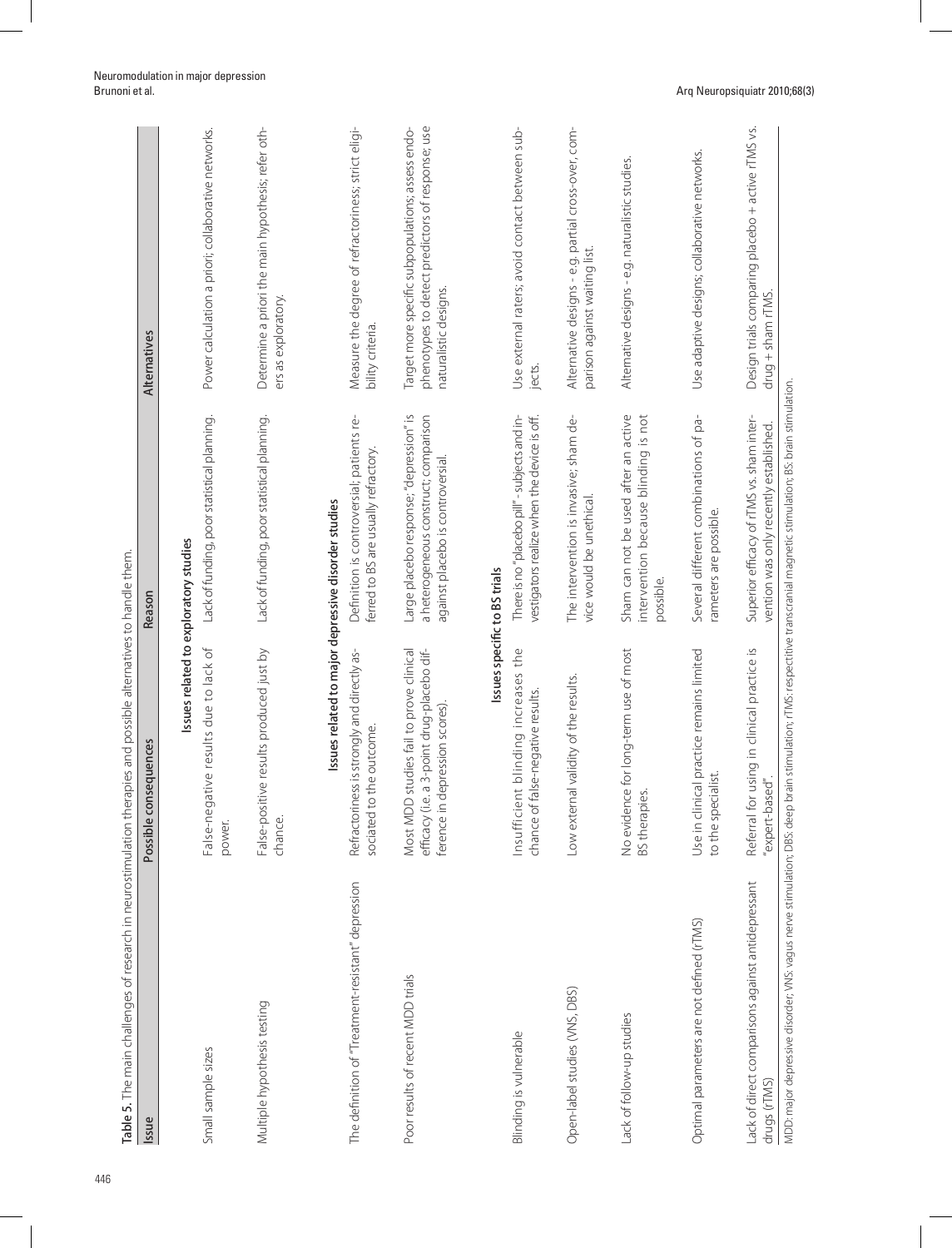es showed angled vs. sham coils produce similar effect sizes<sup>169</sup>. In tDCS trails, blinding vulnerability is a minor problem as; accordingly to the set of parameters specified, both groups will suffer no adverse events, thus providing a more reliable blinding. Another issue is the target sample of brain stimulation studies - focusing on treatment resistant depression *per se* favors smaller effect sizes.

Therefore, future directions in brain stimulation research could be: [1] to use alternative designs - after regulatory approval of some brain stimulation techniques, the use of naturalistic, follow-up studies can help to find predictors associated with better outcomes, such as age, gender, degree of refractoriness, use of concomitant medications and comorbid psychiatric diagnostics as well as endophenotypes - for instance, neuroimaging, genetic polymorphisms, BDNF baseline serum levels and neuropsychological and psychophysiological testing; [2] to recruit alternative populations - since rTMS is a safe, non-invasive technique with at least comparable effect sizes with antidepressant drugs, its use could be extended in patients not able or not ideally indicated to use medications, for example, breast-feeding women, elderly patients with polypharmacy, patients taking drugs with unfavorable pharmakocinetics (e.g. chemotherapy, immunosuppressant drugs) or even those not wanting to take pills; [3] to set a collaborative network - since most clinical studies in brain stimulation are developed in university setting with limited, public funding, the design of large trials is often unfeasible. An alternative would be to set an international collaborative network in which data are gathered from different centers - such approach could be used to do multicenter trials as well as to build a databank to perform exploratory, post-hoc analyses and identify predictors of treatment- if blood samples are collected and stored, biochemical endophenotypes could also be researched. Finally, such network would be especially important for safety issues as to identify the prevalence of side effects associated with brain stimulation; [4] to design head-to-head comparisons against pharmacological treatments - although the effect size of rTMS in recent meta-analyses is comparable to the effect size of antidepressant trials, it is not straightforward to claim such approaches have similar efficacy, as pharmacological and non-pharmacological trials are methodologically different. Therefore, direct head-to-head comparisons are necessary to evaluate this issue - along these lines, a recent trial compared low-frequency right-sided rTMS (20 sessions)+placebo *vs.* venlafaxine ER (mean dose 256mg/ day)+sham rTMS for TRD and found both interventions to have similar efficacy in ameliorating depressive symp $toms<sup>68</sup>$ ; [5] to research optimal parameters of stimulation: the optimal number of applications (10 vs. 20 sessions), train frequency (low frequency, 5 Hz, 10 Hz, 20 Hz highfrequency), session parameters (low-frequency right-sided *vs.* high-frequency left-sided, concomitant application, potency in relation to motor threshold) and site of application (direct measurement for targeting DLPFC vs. neuronavegation). On the other hand, the amount of variables to combine would require several clinical trials an alternative would be to use adaptive designs, starting with several combinations and dropping weaker treatments during the trial.

## **CONCLUSIONS**

In the current review, we convened a group of experts in the field to review and synthesize the available evidence for using neuromodulation interventions in major depressive disorder - a chronic, relapsing disorder that is associated with significant prevalence and morbidity that also accompanies many non-psychiatric conditions. In agreement with the literature, we found that ECT and rTMS are viable alternatives for treating the acute depressive episode: ECT has been widely recognized for the treatment of refractory and/or severe depression and is somewhat limited in other conditions due to adverse cognitive events and difficulty of using it in clinical practice (e.g. anesthesia, an accompanying person is needed, post-ECT amnesia); while rTMS might have a broader range of use as currently established by some guidelines (e.g., the FDA), however more studies are needed as the optimal parameters have not been established. DBS, VNS and tDCS are possible strategies for major depressive disorder that demand more controlled trials in order to assess their role in the realm of depressive disorders - however, while the invasiveness of DBS and VNS will naturally limit their use to the most severe spectrum of depressive disorder, the "user-friendly" approach of tDCS (i.e., low cost, absence of side effects, portable device, can be built to be operated by the patient or relative) is a promising alternative to treat a wide range of depressed patients, if such technique is proven to be effective in the near future. Along these lines, novel, non-invasive brain stimulation modalities (such as rTMS and tDCS) could be better explored when managing depressive symptoms in non-psychiatric disorders, as hazardous pharmacokinetic interactions are possible when antidepressants are associated with other drugs, and also because these novel treatments might also have positive "cognitive side effects". In summary, while to date only ECT has robust efficacy for major depressive disorder, the continuous research of novel neuromodulation techniques is showing promising results and therefore the attending physician should consider them as alternatives when treating a depressed patient.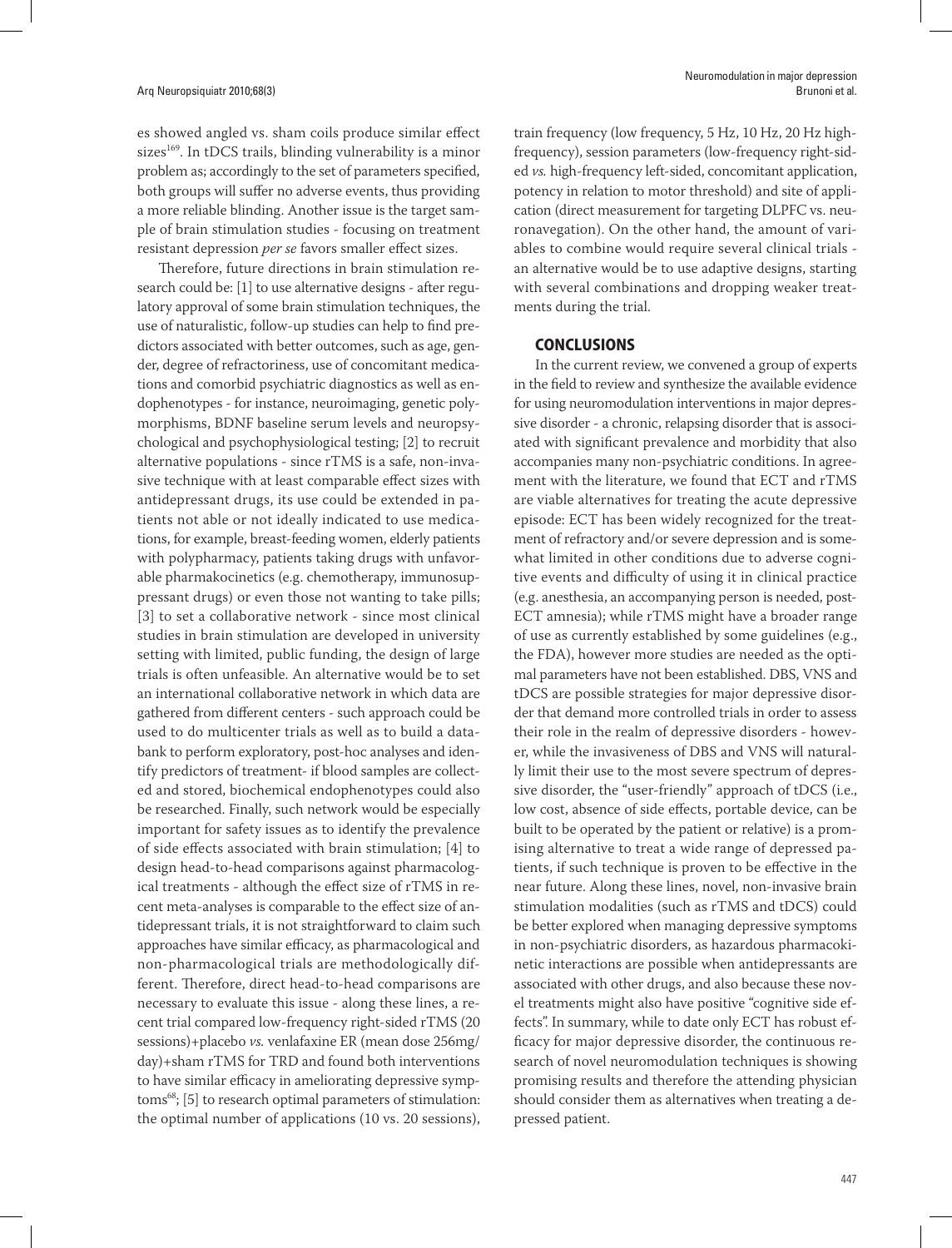#### **REFERENCES**

- 1. Kessler RC, Berglund P, Demler O, et al. The epidemiology of major depressive disorder: results from the National Comorbidity Survey Replication (NCS-R). JAMA 2003;289:3095-3105.
- 2. Andrade L, Caraveo-Anduaga JJ, Berglund P, et al. The epidemiology of major depressive episodes: results from the International Consortium of Psychiatric Epidemiology (ICPE) Surveys. Int J Methods Psychiatr Res 2003;12:3-21.
- 3. Kennedy SH, Milev R, Giacobbe P, et al. Canadian Network for Mood and Anxiety Treatments (CANMAT) clinical guidelines for the management of major depressive disorder in adults. IV. Neurostimulation therapies. J Affect Disord 2009;117:44-53.
- 4. Anderson IM, Ferrier IN, Baldwin RC, et al. Evidence-based guidelines for treating depressive disorders with antidepressants: a revision of the 2000 British Association for Psychopharmacology guidelines. J Psychopharmacol 2008; 22:343-396.
- 5. American Psychiatric Association. The practice of electroconvulsive therapy: recommendations for treatment, training and privileging (A Task Force Report of the American Psychiatric Association). 2<sup>nd</sup> Ed. APA, 2001.
- 6. Fleck MP, Berlim MT, Lafer B, et al. [Review of the guidelines of the Brazilian Medical Association for the treatment of depression (Complete version)]. Rev Bras Psiquiatr 2009;31(Suppl 1):S7-S17.
- 7. Waraich P, Goldner EM, Somers JM, et al. Prevalence and incidence studies of mood disorders: a systematic review of the literature. Can J Psychiatry 2004; 49:124-138.
- 8. Murray CJ, Lopez AD. Alternative projections of mortality and disability by cause 1990-2020: Global Burden of Disease Study. Lancet 1997;349: 1498-504.
- 9. Nemeroff CB. Prevalence and management of treatment-resistant depression. J Clin Psychiatry 2007;68(Suppl 8):17-25.
- 10. Berlim MT, Turecki G. Definition, assessment, and staging of treatment-resistant refractory major depression: a review of current concepts and methods. Can J Psychiatry 2007;52:46-54.
- 11. Rush AJ, Trivedi MH, Wisniewski SR, et al. Acute and longer-term outcomes in depressed outpatients requiring one or several treatment steps: a STAR\*D report. Am J Psychiatry 2006;163:1905-1917.
- 12. Trivedi MH, Fava M, Wisniewski SR, et al. Medication augmentation after the failure of SSRIs for depression. N Engl J Med 2006;354:1243-1252.
- 13. Almeida-Filho N, Lessa I, Magalhaes L, et al. Social inequality and depressive disorders in Bahia, Brazil: interactions of gender, ethnicity, and social class. Soc Sci Med 2004;59:1339-1353.
- 14. Szwarcwald CL, Viacava F. [World health survey in Brazil, 2003.]. Cad Saude Publica 2005;21(Suppl):S4-S5.
- 15. Simon GE, Fleck M, Lucas R, et al. Prevalence and predictors of depression treatment in an international primary care study. Am J Psychiatry 2004;161: 1626-1634.
- 16. Tannous L, Gigante LP, Fuchs SC, et al. Postnatal depression in Southern Brazil: prevalence and its demographic and socioeconomic determinants. BMC Psychiatry 2008;8:1.
- 17. Blay SL, Andreoli SB, Fillenbaum GG, et al. Depression morbidity in later life: prevalence and correlates in a developing country. Am J Geriatr Psychiatry 2007;15:790-799.
- 18. Fleitlich-Bilyk B, Goodman R. Prevalence of child and adolescent psychiatric disorders in southeast Brazil. J Am Acad Child Adolesc Psychiatry 2004;43: 727-734.
- 19. Castilla-Puentes RC, Secin R, Grau A, et al. A multicenter study of major depressive disorder among emergency department patients in Latin-American countries. Depress Anxiety 2008;25:199-204.
- 20. Fraguas R, Jr., Alves TC. [Depression in General Hospital: a study of 136 cases]. Rev Assoc Med Bras 2002;48:225-230.
- 21. Leonard BE. Evidence for a biochemical lesion in depression. J Clin Psychiatry 2000;61(Suppl 6):S12-S17.
- 22. Ruhe HG, Mason NS, Schene AH. Mood is indirectly related to serotonin, norepinephrine and dopamine levels in humans: a meta-analysis of monoamine depletion studies. Mol Psychiatry 2007;12:331-359.
- 23. Brunoni A, Lopes M, Fregni F. A systematic review and meta-analysis of clinical studies on major depression and BDNF levels: implications for the role of neuroplasticity in depression. International J Neuropsychopharmacol 2008; 11:1169-1180.
- 24. Ventimiglia R, Mather PE, Jones BE, et al. The neurotrophins BDNF, NT-3 and NT-4/5 promote survival and morphological and biochemical differentiation of striatal neurons in vitro. Eur J Neurosci 1995;7:213-222.
- 25. Kuipers SD, Trentani A, Den Boer JA, et al. Molecular correlates of impaired

prefrontal plasticity in response to chronic stress. J Neurochem 2003; 85: 1312-1323.

- 26. Gartner A, Staiger V. Neurotrophin secretion from hippocampal neurons evoked by long-term-potentiation-inducing electrical stimulation patterns. Proc Natl Acad Sci U S A 2002;99:6386-6391.
- 27. Hamilton JP, Siemer M, Gotlib IH. Amygdala volume in major depressive disorder: a meta-analysis of magnetic resonance imaging studies. Mol Psychiatry 2008;13:993-1000.
- 28. Campbell S, Macqueen G. The role of the hippocampus in the pathophysiology of major depression. J Psychiatry Neurosci 2004;29:417-426.
- 29. Maeda F, Keenan JP, Pascual-Leone A. Interhemispheric asymmetry of motor cortical excitability in major depression as measured by transcranial magnetic stimulation. Br J Psychiatry 2000;177:169-173.
- 30. Bajwa S, Bermpohl F, Rigonatti SP, et al. Impaired interhemispheric interactions in patients with major depression. J Nerv Ment Dis 2008;196:671-677.
- 31. Janocha A, Pilecki W, Bolanowski M, et al. Interhemispheric cerebral asymmetry detected by VEPS in diabetic patients with recognized depression. Neuro Endocrinol Lett 2009;30:119-124.
- 32. Grimm S, Beck J, Schuepbach D, et al. Imbalance between left and right dorsolateral prefrontal cortex in major depression is linked to negative emotional judgment: an fMRI study in severe major depressive disorder. Biol Psychiatry 2008;63:369-376.
- 33. Koenigs M, Grafman J. The functional neuroanatomy of depression: distinct roles for ventromedial and dorsolateral prefrontal cortex. Behav Brain Res 2009;201:239-243.
- 34. Maletic V, Robinson M, Oakes T, et al. Neurobiology of depression: an integrated view of key findings. Int J Clin Pract 2007;61:2030-2040.
- 35. Stumpf WE, Sar M, Keefer DA. Anatomical distribution of estrogen in the central nervous system of mouse, rat, tree shrew, and squirrel monkey. Adv Biosci 1975;15:77-88.
- 36. Holsboer F. Corticotropin-releasing hormone modulators and depression. Curr Opin Investig Drugs 2003;4:46-50.
- 37. Greden JF, Kronfol Z, Gardner R, et al. Dexamethasone suppression test and selection of antidepressant medications. J Affect Disord 1981;3:389-396.
- 38. Schutter DJ, van Honk J. An endocrine perspective on the role of steroid hormones in the antidepressant treatment efficacy of transcranial magnetic stimulation. Psychoneuroendocrinology 2009; [epub ahead of print].
- 39. Stahl SM. Stahl's essential psychopharmacology: neuroscientific basis and practical implications: Cambridge University Press, 2009.
- 40. Bini L. Experimental researches on epileptic attacks induced by the electric current. American Journal of Psychiatry 1938;94(Suppl):S172-S174.
- 41. Small JG, Milstein V, Miller MJ, et al. Clinical, neuropsychological, and EEG evidence for mechanisms of action of ECT. Convuls Ther 1988;4:280-291.
- 42. Marano CM, Phatak P, Vemulapalli UR, et al. Increased plasma concentration of brain-derived neurotrophic factor with electroconvulsive therapy: a pilot study in patients with major depression. J Clin Psychiatry 2007;68:512-517.
- 43. Holtzmann J, Polosan M, Baro P, et al. [ECT: from neuronal plasticity to mechanisms underlying antidepressant medication effect]. Encephale 2007; 33: 572-578.
- 44. Staton RD, Enderle JD, Gerst JW. The electroencephalographic pattern during electroconvulsive therapy: V. Observations on the origins of phase III delta energy and the mechanism of action of ECT. Clin Electroencephalogr 1988; 19:176-198.
- 45. Group UER. Efficacy and safety of electroconvulsive therapy in depressive disorders: a systematic review and meta-analysis. Lancet 2003;361: 799-808.
- 46. Pagnin D, de Queiroz V, Pini S, et al. Efficacy of ECT in depression: a meta-analytic review. J ECT 2004;20:13-20.
- 47. Kho KH, van Vreeswijk MF, Simpson S, et al. A meta-analysis of electroconvulsive therapy efficacy in depression. J ECT 2003;19:139-147.
- 48. Sackeim HA, Prudic J, Fuller R, et al. The cognitive effects of electroconvulsive therapy in community settings. Neuropsychopharmacology 2007;32: 244-254.
- 49. Fregni F, Pascual-Leone A. Technology insight: noninvasive brain stimulation in neurology-perspectives on the therapeutic potential of rTMS and tDCS. Nat Clin Pract Neurol 2007;3:383-393.
- 50. Pascual-Leone A, Tarazona F, Keenan J, et al. Transcranial magnetic stimulation and neuroplasticity. Neuropsychologia 1999;37:207-217.
- 51. Ilic TV, Ziemann U. Exploring motor cortical plasticity using transcranial magnetic stimulation in humans. Ann N Y Acad Sci 2005;1048:175-184.
- 52. Chen R, Classen J, Gerloff C, et al. Depression of motor cortex excitability by lowfrequency transcranial magnetic stimulation. Neurology 1997;48:1398-1403.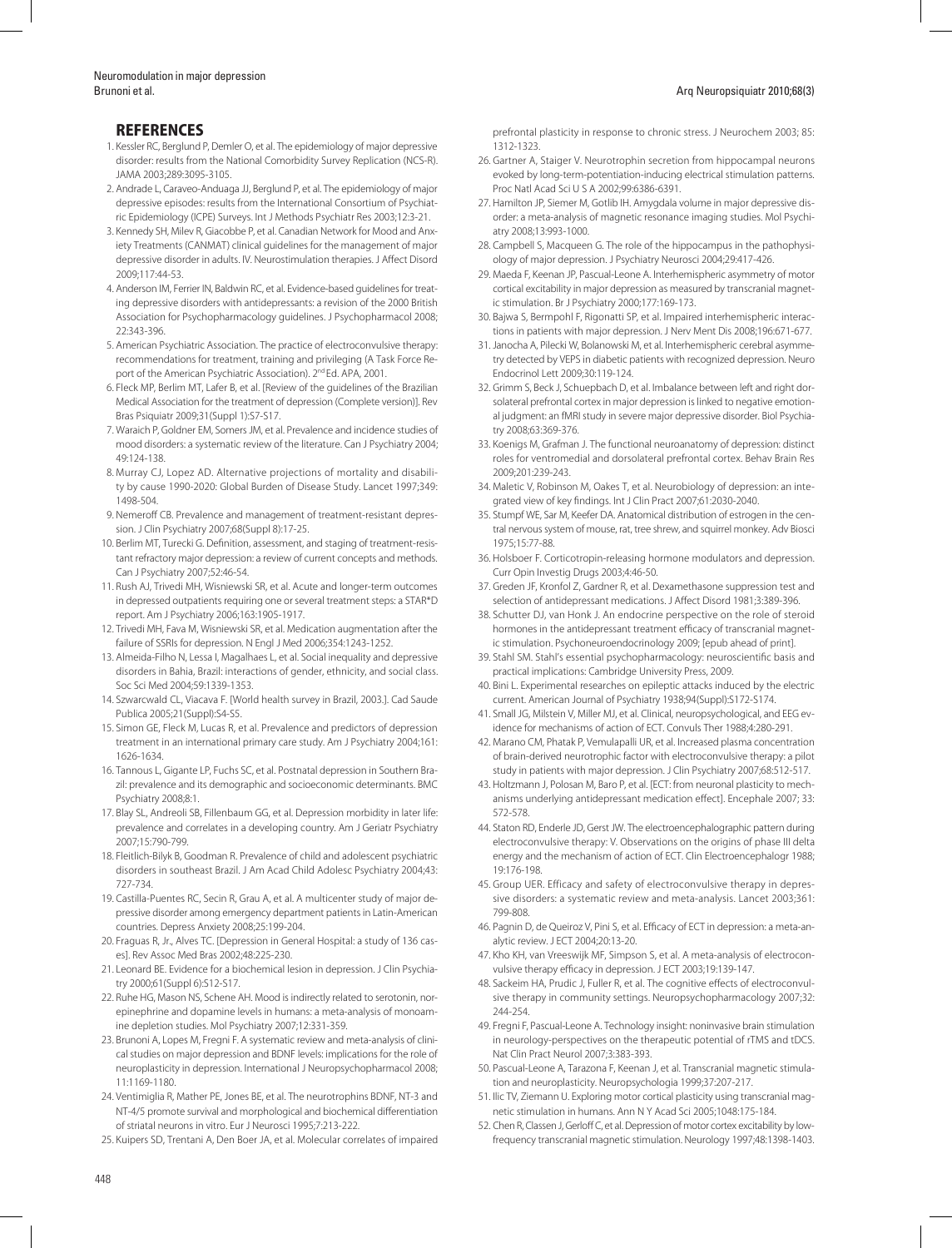- 53. Esser SK, Huber R, Massimini M, et al. A direct demonstration of cortical LTP in humans: a combined TMS/EEG study. Brain Res Bull 2006;69:86-94.
- 54. Fregni F, Boggio PS, Valle AC, et al. Homeostatic effects of plasma valproate levels on corticospinal excitability changes induced by 1Hz rTMS in patients with juvenile myoclonic epilepsy. Clin Neurophysiol 2006;117:1217-1227.
- 55. Steele JD, Currie J, Lawrie SM, et al. Prefrontal cortical functional abnormality in major depressive disorder: a stereotactic meta-analysis. J Affect Disord 2007;101:1-11.
- 56. Martin JL, Barbanoj MJ, Schlaepfer TE, et al. Repetitive transcranial magnetic stimulation for the treatment of depression. Systematic review and metaanalysis. Br J Psychiatry 2003;182:480-491.
- 57. Couturier JL. Efficacy of rapid-rate repetitive transcranial magnetic stimulation in the treatment of depression: a systematic review and meta-analysis. J Psychiatry Neurosci 2005;30:83-90.
- 58. Gross M, Nakamura L, Pascual-Leone A, et al. Has repetitive transcranial magnetic stimulation (rTMS) treatment for depression improved? A systematic review and meta-analysis comparing the recent vs. the earlier rTMS studies. Acta Psychiatr Scand 2007;116:165-173.
- 59. Schutter DJ. Antidepressant efficacy of high-frequency transcranial magnetic stimulation over the left dorsolateral prefrontal cortex in double-blind shamcontrolled designs: a meta-analysis. Psychol Med 2009;39:65-75.
- 60. Lam RW, Chan P, Wilkins-Ho M, et al. Repetitive transcranial magnetic stimulation for treatment-resistant depression: a systematic review and metaanalysis. Can J Psychiatry 2008;53:621-631.
- 61. O'Reardon JP, Cristancho P, Pilania P, et al. Patients with a major depressive episode responding to treatment with repetitive transcranial magnetic stimulation (rTMS) are resistant to the effects of rapid tryptophan depletion. Depres Anxiety 2007;24:537-544.
- 62. Lisanby SH, Husain MM, Rosenquist PB, et al. Daily left prefrontal repetitive transcranial magnetic stimulation in the acute treatment of major depression: clinical predictors of outcome in a multisite, randomized controlled clinical trial. Neuropsychopharmacology 2009;34:522-534.
- 63. Brunoni AR, Fraguas R Jr., Fregni F. Pharmacological and somatic interventions for the acute depressive episode: focus on efficacy and tolerability. Ther Clin Risk Management. In press.
- 64. Rossini D, Magri L, Lucca A, et al. Does rTMS hasten the response to escitalopram, sertraline, or venlafaxine in patients with major depressive disorder? A double-blind, randomized, sham-controlled trial. J Clin Psychiatry 2005;66: 1569-1575.
- 65. Rumi DO, Gattaz WF, Rigonatti SP, et al. Transcranial magnetic stimulation accelerates the antidepressant effect of amitriptyline in severe depression: a double-blind placebo-controlled study. Biol Psychiatry 2005;57: 162-166.
- 66. Bretlau LG, Lunde M, Lindberg L, et al. Repetitive transcranial magnetic stimulation (rTMS) in combination with escitalopram in patients with treatmentresistant major depression: a double-blind, randomised, sham-controlled trial. Pharmacopsychiatry 2008;41:41-47.
- 67. Herwig U, Fallgatter AJ, Hoppner J, et al. Antidepressant effects of augmentative transcranial magnetic stimulation: randomised multicentre trial. Br J Psychiatry 2007;191:441-448.
- 68. Bares M, Kopecek M, Novak T, et al. Low frequency (1-Hz), right prefrontal repetitive transcranial magnetic stimulation (rTMS) compared with venlafaxine ER in the treatment of resistant depression: a double-blind, single-centre, randomized study. J Affect Disord 2009;118:94-100.
- 69. Fitzgerald PB, Benitez J, de Castella AR, et al. Naturalistic study of the use of transcranial magnetic stimulation in the treatment of depressive relapse. Aust N Z J Psychiatry 2006;40:764-768.
- 70. Demirtas-Tatlidede A, Mechanic-Hamilton D, Press DZ, et al. An open-label, prospective study of repetitive transcranial magnetic stimulation (rTMS) in the long-term treatment of refractory depression: reproducibility and duration of the antidepressant effect in medication-free patients. J Clin Psychiatry 2008; 69:930-934.
- 71. Cohen RB, Boggio PS, Fregni F. Risk factors for relapse after remission with repetitive transcranial magnetic stimulation for the treatment of depression. Depress Anxiety 2009;26:682-688.
- 72. Loo CK, McFarquhar TF, Mitchell PB. A review of the safety of repetitive transcranial magnetic stimulation as a clinical treatment for depression. Int J Neuropsychopharmacol 2008;11:131-147.
- 73. Xia G, Gajwani P, Muzina DJ, et al. Treatment-emergent mania in unipolar and bipolar depression: focus on repetitive transcranial magnetic stimulation. Int J Neuropsychopharmacol 2008;11:119-130.
- 74. Schutter DJ. Antidepressant efficacy of high-frequency transcranial magnetic

stimulation over the left dorsolateral prefrontal cortex in double-blind shamcontrolled designs: a meta-analysis. Psychol Med 2009;39:65-75.

- 75. Hoppner J, Schulz M, Irmisch G, et al. Antidepressant efficacy of two different rTMS procedures. High frequency over left versus low frequency over right prefrontal cortex compared with sham stimulation. Eur Arch Psychiatry Clin Neurosci 2003;253:103-109.
- 76. Kauffmann CD, Cheema MA, Miller BE. Slow right prefrontal transcranial magnetic stimulation as a treatment for medication-resistant depression: a double-blind, placebo-controlled study. Depress Anxiety 2004;19:59-62.
- 77. Fitzgerald PB, Benitez J, de Castella A, et al. A randomized, controlled trial of sequential bilateral repetitive transcranial magnetic stimulation for treatment-resistant depression. American J Psychiatry. 2006;163:88-94.
- 78. Wassermann EM. Risk and safety of repetitive transcranial magnetic stimulation: report and suggested guidelines from the International Workshop on the Safety of Repetitive Transcranial Magnetic Stimulation, June 5-7, 1996. Electroencephalogr Clin Neurophysiol 1998;108:1-16.
- 79. Nahas Z, Kozel FA, Li X, et al. Left prefrontal transcranial magnetic stimulation (TMS) treatment of depression in bipolar affective disorder: a pilot study of acute safety and efficacy. Bipolar Disord 2003;5:40-47.
- 80. Mosimann UP, Schmitt W, Greenberg BD, et al. Repetitive transcranial magnetic stimulation: a putative add-on treatment for major depression in elderly patients. Psychiatry Res 2004;126:123-133.
- 81. Mogg A, Pluck G, Eranti SV, et al. A randomized controlled trial with 4-month follow-up of adjunctive repetitive transcranial magnetic stimulation of the left prefrontal cortex for depression. Psychol Med 2008;38:323-333.
- 82. Loo CK, Mitchell PB, McFarquhar TF, et al. A sham-controlled trial of the efficacy and safety of twice-daily rTMS in major depression. Psychol Med 2007; 37:341-349.
- 83. Brunoni A, Fregni F. Improving the design of non-invasive brain stimulation trials. Int J Methods Psychiatr Res In press.
- 84. Yatham LN, Kennedy SH, Schaffer A, et al. Canadian Network for Mood and Anxiety Treatments (CANMAT) and International Society for Bipolar Disorders (ISBD) collaborative update of CANMAT guidelines for the management of patients with bipolar disorder: update 2009. Bipolar Disord 2009;11:225-255.
- 85. Dolberg OT, Dannon PN, Schreiber S, et al. Transcranial magnetic stimulation in patients with bipolar depression: a double blind, controlled study. Bipolar Disord 2002;4(Suppl 1):S94-S95.
- 86. Cohen RB, Carvalho M, Goncalves L, et al., editors. rTMS in treatment of resistant bipolar depression. Congresso Brasileiro de Psiquiatria. Salvador (BA), 2004.
- 87. Tamas RL, Menkes D, El-Mallakh RS. Stimulating research: a prospective, randomized, double-blind, sham-controlled study of slow transcranial magnetic stimulation in depressed bipolar patients. J Neuropsychiatry Clin Neurosci 2007;19:198-199.
- 88. Dell'Osso B, Mundo E, D'Urso N, et al. Augmentative repetitive navigated transcranial magnetic stimulation (rTMS) in drug-resistant bipolar depression. Bipolar Disord 2009;11:76-81.
- 89. Simpson KN, Welch MJ, Kozel FA, et al. Cost-effectiveness of transcranial magnetic stimulation in the treatment of major depression: a health economics analysis. Adv Ther 2009;26:737.
- 90. Nitsche MA, Cohen LG, Wassermann EM, et al. Transcranial direct current stimulation: state of the art 2008 Brain Stimulat 2008;1:206-223.
- 91. Arfai E, Theano G, Montagu JD, et al. A controlled study of polarization in depression. Br J Psychiatry 1970;116:433-434.
- 92. Redfearn JW, Lippold OC, Costain R. A Preliminary account of the clinical effects of polarizing the brain in certain psychiatric disorders. Br J Psychiatry 1964;110:773-785.
- 93. Nitsche MA, Boggio PS, Fregni F, et al. Treatment of depression with transcranial direct current stimulation (tDCS): a review. Exp Neurol 2009;219:14-19.
- 94. Murphy DN, Boggio P, Fregni F. Transcranial direct current stimulation as a therapeutic tool for the treatment of major depression: insights from past and recent clinical studies. Curr Opin Psychiatry 2009;22:306-311.
- 95. Ferrucci R, Bortolomasi M, Vergari M, et al. Transcranial direct current stimulation in severe, drug-resistant major depression. J Affect Disord 2009; 118:215-219.
- 96. Nitsche MA, Kuo MF, Karrasch R, et al. Serotonin affects transcranial direct current-induced neuroplasticity in humans. Biol Psychiatry 2009;66:503-508.
- 97. Anderson WS LF. Surgery insight: deep brain stimulation for movement disorders. Nat Clin Pract Neurol 2006;2:310-320.
- 98. Lujan JL, Chaturvedi A, McIntyre CC. Tracking the mechanisms of deep brain stimulation for neuropsychiatric disorders. Front Biosci 2008;13:5892-5904.
- 99. Benabid AL, Pollack P, Gervason C, et al. Long-term suppression of tremor by chronic stimulation of the ventral intermediate thalamic nucleus. Lancet 1991;337:403-406.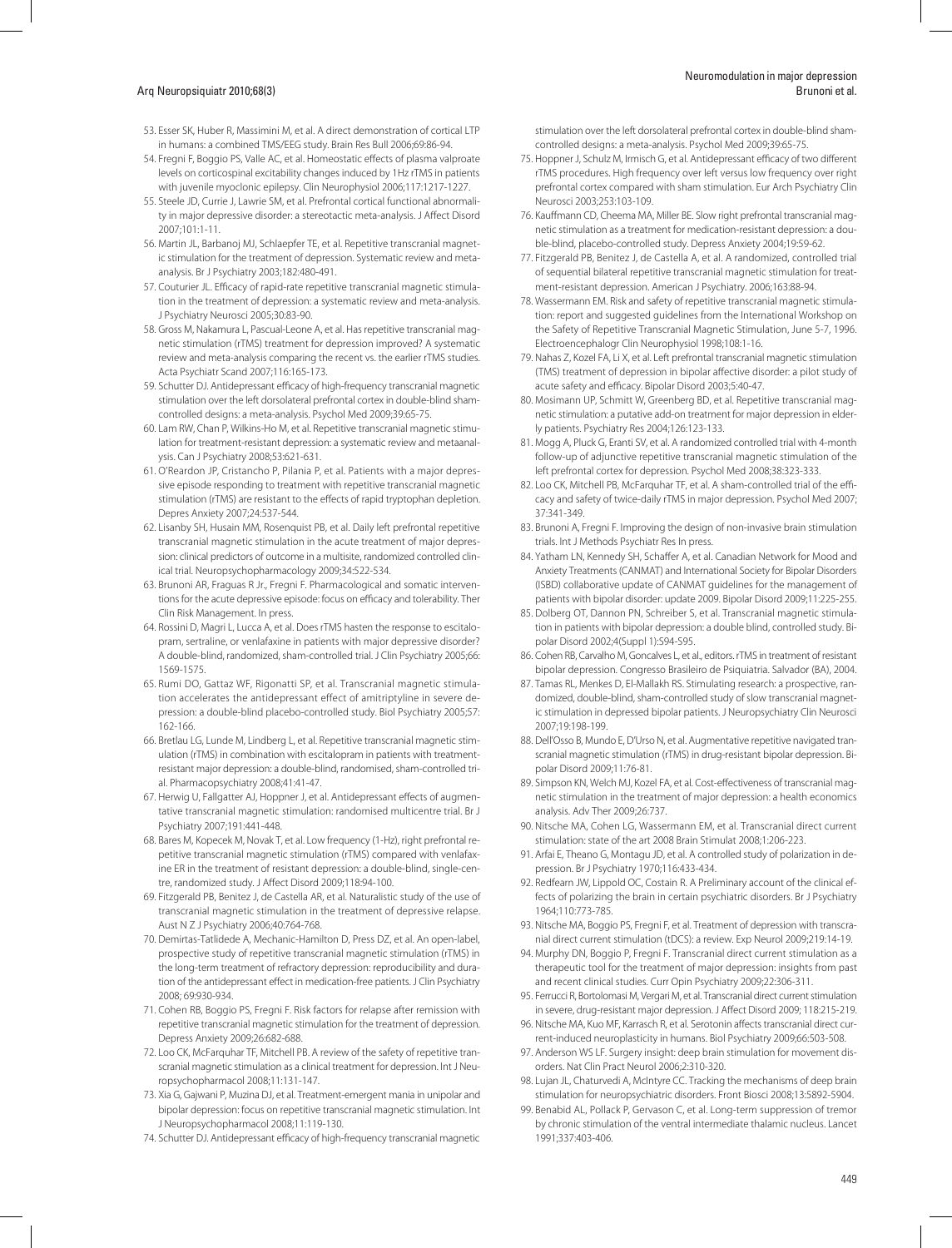- 100. Benabid AL, Pollack P, Louveau A, et al. Combined (thalamotomy and stimulation) stereotactic surgery of the VIM thalamic nucleus for bilateral Parkinson disease. Appl Neurophysiol 1987;50:344-346.
- 101. Greenburg BD, Malone DA, Friehs GM, et al. Three-year outcomes in deep brain stimulation for highly resistant obsessive-compulsive disorder. Neuropsychopharmacology 2006;31:2284-2393.
- 102. Jimenez F, Velasco F, Salin-Pascual R, et al. A patient with a resistant major depression disorder treated with deep brain stimulation in the inferior thalamic peduncle. Neurosurgery 2005;57:585-593.
- 103. Kosel M, Sturm V, Frick C, et al. Mood improvement after deep brain stimulation to the internal globus pallidus for tardive dyskinesia in a patient suffering from major depression. J Psychiatr Res 2007;41:801-803.
- 104. Mayberg HS, Lozano AM, Voon V, et al. Deep brain stimulation for treatmentresistant depression. Neuron 2005;45:651-660.
- 105. McNeely HE, Mayberg HS, Lozano AM, et al. Neuropsychological impact of Cg25 deep brain stimulation for treatment-resistant depression: preliminary results over 12 months. J Nerv Ment Dis 2008;196:405-410.
- 106. Lamberg L. Interest surging in electroconvulsive and other brain stimulation therapies. JAMA 2007;298:1147-1149.
- 107. Schultz D. Approval Letter: VNS therapy system P970003s050. Rockville: Food and Drug Administration; 2005; Available from: http://www.fda.gov/ cdrh/PDF/p970003s050a.pdf.
- 108. Marangell LB MM, Jurdi RA, Zboyan H. Neurostimulation therapies in depression: a review of new modalities. Acta Psychiatr Scand 2007;116:174-181.
- 109. Foley JO DF. Quantitative studies of the vagus nerve in cat. I. The ratio of sensory and motor studies. J Comp Neurol 1937;67:49-67.
- 110. Van Bockstaele EJ, Peoples J, Valentino RJ, AE. Bennett Research Award. Anatomic basis for differential regulation of the rostrolateral peri-locus coeruleus region by limbic afferents. Biol Psychiatry 1999;46:1352-1363.
- 111. George MS, Post PR, Ketter TA, et al. Neural mechanisms of mood disorders. Curr Rev Mood Anxiety Disorders 1997;1:71-83.
- 112. George MS, Lisanby SH, Rush AJ, et al. Vagus nerve stimulation: a new tool for brain research and therapy. Biol Psychiatry 2000;47:287-295.
- 113. Drevets W. Neuroimaging studies of mood disorders. Biol Psychiatry 2000;48: 813-829.
- 114. Dumitriu D CK, Alterman R, Mathew S. Neurostimulatory therapeutics in management of treatment-resistant depression with focus on deep brain stimulation. Mount Sinai J of Med 2008;75:263-275.
- 115. Daban C, Martinez-Aran A, Cruz N, et al. Safety and efficacy of vagus nerve stimulation in treatment-resistant depression. A systematic review. J Affect Disord 2008;110:1-15.
- 116. Kirsch DL, Smith RB. The use of cranial electrotherapy stimulation in the management of chronic pain: a review. NeuroRehabilitation. 2000;14:85-94.
- 117. Cassem ND, Papakostas GI, Fava M, et al. Massachusetts General Hospital, Handbook of General Hospital Psychiatry. Boston: Elsevier; 2004.
- 118. Kanaan RA, Lepine JP, Wessely SC. The association or otherwise of the functional somatic syndromes. Psychosom Med 2007;69:855-859.
- 119. Carretero B, Martin MJ, Juan A, et al. Low-frequency transcranial magnetic stimulation in patients with fibromyalgia and major depression. Pain Med 2009;10:748-753.
- 120. Passard A, Attal N, Benadhira R, et al. Effects of unilateral repetitive transcranial magnetic stimulation of the motor cortex on chronic widespread pain in fibromyalgia. Brain 2007;130:2661-2670.
- 121. Fregni F, Gimenes R, Valle AC, et al. A randomized, sham-controlled, proof of principle study of transcranial direct current stimulation for the treatment of pain in fibromyalgia. Arthritis Rheum 2006;54:3988-3998.
- 122. Kaplan MM, Young JB. Abnormal thyroid hormone deiodination in tissues of ob/ob and db/db obese mice. Endocrinology 1987;120:886-893.
- 123. Rizzo V, Crupi D, Bagnato S, et al. Neural response to transcranial magnetic stimulation in adult hypothyroidism and effect of replacement treatment. J Neurol Sci 2008;266:38-43.
- 124. Bonavita V, Iavarone A, Sorrentino G. Depression in neurological diseases: a review. Arch Gerontol Geriatr 2001;7(Suppl):S49-S66.
- 125. Domingues RB, Costa EA, da Silva A, Jr., et al. Correlation between migraine subtypes and depression. Arq Neuropsiquiatr 2008;66:485-487.
- 126. Fuller-Thomson E, Brennenstuhl S. The association between depression and epilepsy in a nationally representative sample. Epilepsia 2009;50:1051-1058.
- 127. Mendes MF, Tilbery CP, Balsimelli S, et al. [Depression in relapsing-remitting multiple sclerosis]. Arq Neuropsiquiatr 2003;61:591-595.
- 128. Strober LB, Arnett PA. Assessment of depression in three medically ill, elderly populations: Alzheimer's disease, Parkinson's disease, and stroke. Clin Neuropsychol 2009;23:205-230.
- 129. Tatsch MF, Bottino CM, Azevedo D, et al. Neuropsychiatric symptoms in Alzheimer disease and cognitively impaired, nondemented elderly from a community-based sample in Brazil: prevalence and relationship with dementia severity. Am J Geriatr Psychiatry 2006;14:438-445.
- 130. Benedetti F, Bernasconi A, Pontiggia A. Depression and neurological disorders. Curr Opin Psychiatry 2006;19:14-18.
- 131. Jorge RE, Robinson RG, Tateno A, et al. Repetitive transcranial magnetic stimulation as treatment of poststroke depression: a preliminary study. Biol Psychiatry 2004;55:398-405.
- 132. Dragasevic N, Potrebic A, Damjanovic A, et al. Therapeutic efficacy of bilateral prefrontal slow repetitive transcranial magnetic stimulation in depressed patients with Parkinson's disease: an open study. Mov Disord 2002;17:528-532.
- 133. Cardoso EF, Fregni F, Martins Maia F, et al. rTMS treatment for depression in Parkinson's disease increases BOLD responses in the left prefrontal cortex. Int J Neuropsychopharmacol 2008;11:173-183.
- 134. Epstein CM, Evatt ML, Funk A, et al. An open study of repetitive transcranial magnetic stimulation in treatment-resistant depression with Parkinson's disease. Clin Neurophysiol 2007;118:2189-2194.
- 135. Fregni F, Santos CM, Myczkowski ML, et al. Repetitive transcranial magnetic stimulation is as effective as fluoxetine in the treatment of depression in patients with Parkinson's disease. J Neurol Neurosurg Psychiatry 2004;75:1171-1174.
- 136. Fregni F, Boggio PS, Bermpohl F, et al. Immediate placebo effect in Parkinson's disease: is the subjective relief accompanied by objective improvement? Eur Neurol 2006;56:222-229.
- 137. Fregni F, Schachter SC, Pascual-Leone A. Transcranial magnetic stimulation treatment for epilepsy: can it also improve depression and vice versa? Epilepsy Behav 2005;7:182-189.
- 138. Harden CL, Pulver MC, Ravdin LD, et al. A Pilot study of mood in epilepsy patients treated with vagus nerve stimulation. Epilepsy Behav 2000; 1:93-99.
- 139. Parikh RM, Lipsey JR, Robinson RG, et al. Two-year longitudinal study of poststroke mood disorders: dynamic changes in correlates of depression at one and two years. Stroke 1987;18:579-584.
- 140. Hackett ML, Yapa C, Parag V, et al. Frequency of depression after stroke: a systematic review of observational studies. Stroke 2005;36:1330-1340.
- 141. Paolucci S. Epidemiology and treatment of post-stroke depression. Neuropsychiatr Dis Treat 2008;4:145-154.
- 142. Robinson RG. Poststroke depression: prevalence, diagnosis, treatment, and disease progression. Biol Psychiatry 2003;54:376-387.
- 143. Kim P, Warren S, Madill H, et al. Quality of life of stroke survivors. Qual Life Res 1999;8:293-301.
- 144. King RB. Quality of life after stroke. Stroke 1996;27:1467-1472.
- 145. Morris PL, Robinson RG, Andrzejewski P, et al. Association of depression with 10-year poststroke mortality. Am J Psychiatry 1993;150:124-129.
- 146. Duncan PW, Zorowitz R, Bates B, et al. Management of adult stroke rehabilitation care: a clinical practice guideline. Stroke 2005;36:100-143.
- 147. Chen Y, Guo JJ. Meta-analysis of antidepressant treatment for patients with poststroke depression. Stroke 2006;37:1365-1367.
- 148. Robinson RG, Schultz SK, Castillo C, et al. Nortriptyline versus fluoxetine in the treatment of depression and in short-term recovery after stroke: a placebo-controlled, double-blind study. Am J Psychiatry 2000;157:351-359.
- 149. Jorge RE, Moser DJ, Acion L, et al. Treatment of vascular depression using repetitive transcranial magnetic stimulation. Arch Gen Psychiatry 2008; 65:268-276.
- 150. Boroojerdi B, Phipps M, Kopylev L, et al. Enhancing analogic reasoning with rTMS over the left prefrontal cortex. Neurology 2001;56:526-528.
- 151. Moser DJ, Jorge RE, Manes F, et al. Improved executive functioning following repetitive transcranial magnetic stimulation. Neurology 2002;58:1288-1290.
- 152. Hinkelmann K, Moritz S, Botzenhardt J, et al. Cognitive impairment in major depression: association with salivary cortisol. Biol Psychiatry 2009; [Epub ahead of print].
- 153. Saez-Fonseca JA, Lee L, Walker Z. Long-term outcome of depressive pseudodementia in the elderly. J Affect Disord 2007;101:123-129.
- 154. McCall WV, Dunn AG. Cognitive deficits are associated with functional impairment in severely depressed patients. Psychiatry Res 2003;121:179-184.
- 155. Brooks JO, Hoblyn JC. Neurocognitive costs and benefits of psychotropic medications in older adults. J Geriatr Psychiatry Neurol 2007;20:199-214.
- 156. Vanderhasselt MA, De Raedt R, Leyman L, et al. Acute effects of repetitive transcranial magnetic stimulation on attentional control are related to antidepressant outcomes. J Psychiatry Neurosci 2009;34:119-126.
- 157. Fitzgerald PB, McQueen S, Herring S, et al. A study of the effectiveness of high-frequency left prefrontal cortex transcranial magnetic stimulation in major depression in patients who have not responded to right-sided stimulation. Psychiatry Res 2009;169:12-15.